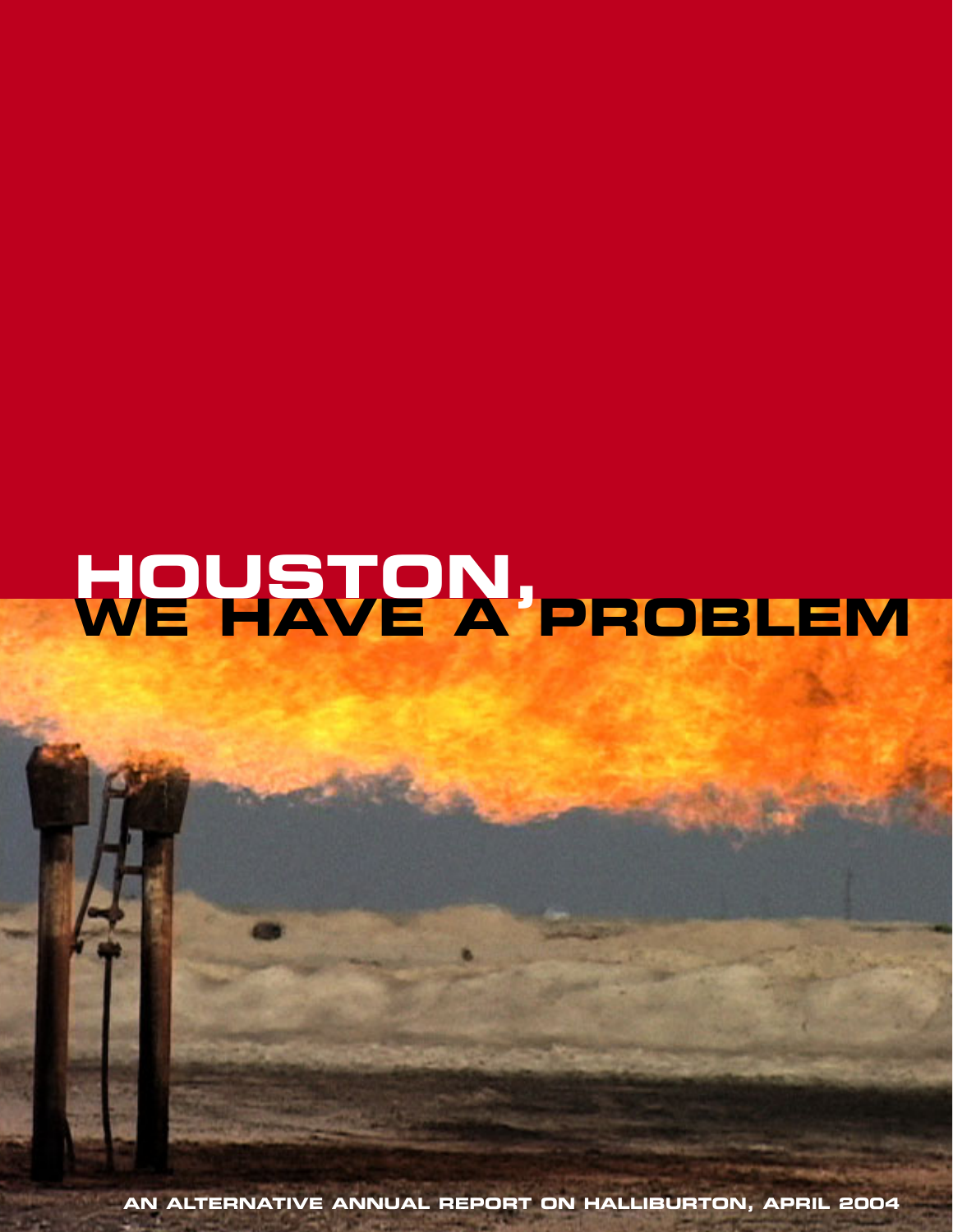# **TABLE OF CONTENTS**

I. Introduction: Houston, We Have a Problem

II. Military Contracts, the War on Terrorism, and Iraq

III. Around the World

IV. Corporate Welfare and Political Connections

V. Conclusion and Recommendations

V. Additional Resources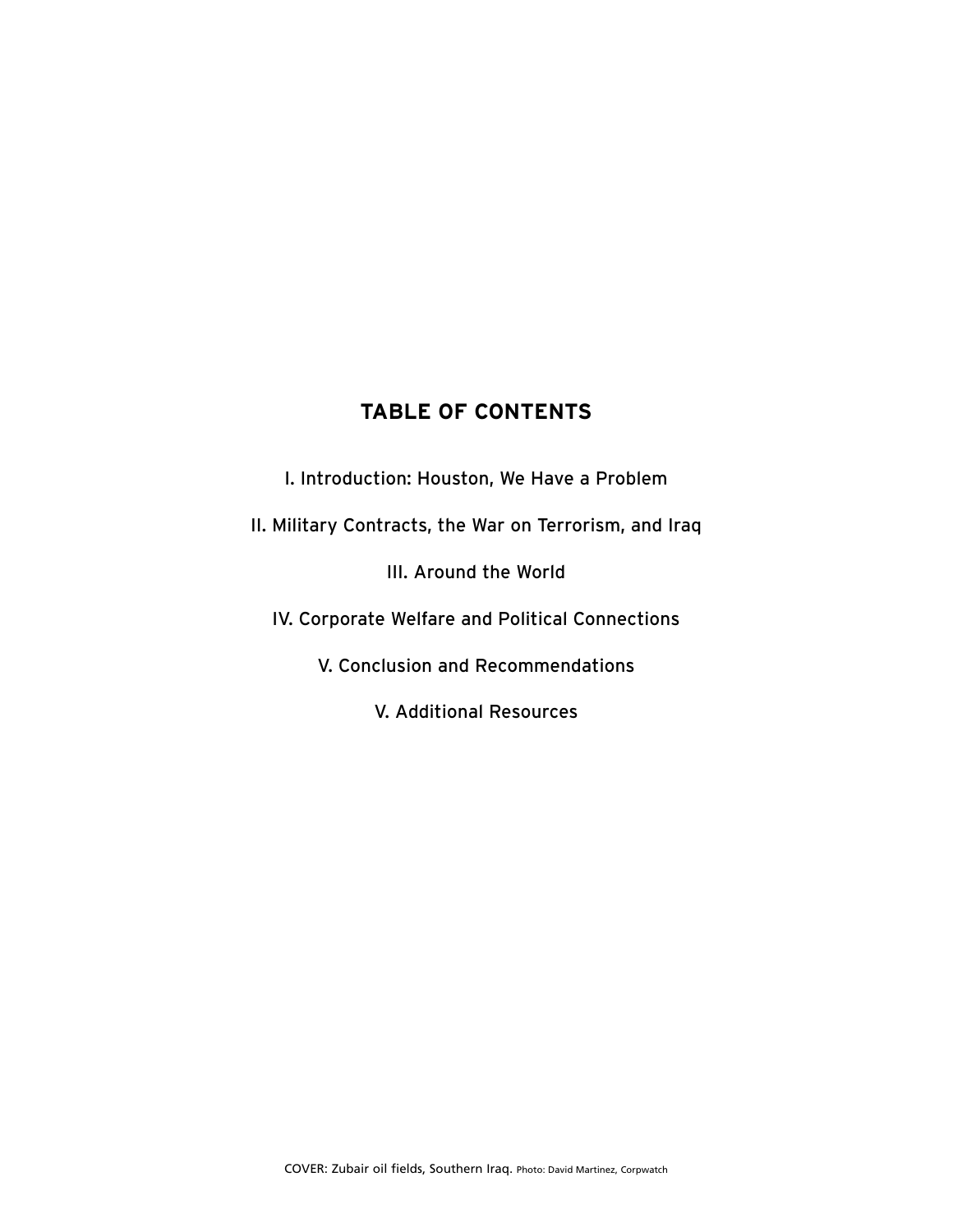Halliburton, the largest oil-and-gas services company in the world, is also one of the most controversial corporations in the United States. The company has been the number one financial beneficiary of the war against Iraq, raking in some \$18 billion in contracts to rebuild the country's oil industry and service the U.S. troops. It has also been accused of more fraud, waste, and corruption than any other Iraq contractor, with allegations ranging from overcharging \$61 million for fuel and \$24.7 million for meals, to confirmed kickbacks worth \$6.3 million. Halliburton is also currently under investigation by the Department of Justice.

Perhaps most importantly, Halliburton has friends in the highest of places: Vice President Dick Cheney was Halliburton's CEO prior to his taking office in 2000, and he continues to receive annual payments from the company in excess of \$150,000. While CEO at Halliburton from 1995 to 2000, Cheney took advantage of his extensive relationships with U.S. government agencies and world leaders that he developed during his tenure as secretary of defense under President George Bush Senior. Through these ties, he helped the company win billions of dollars in government contracts to provide services to the U.S. military and billions more from international lending institutions for projects ranging from coal mines in India to oil fields in Chad and Colombia.

Now that Cheney has become the U.S. vice president, even more money has flooded into Halliburton's coffers. In 2003 Halliburton earned \$3.9 billion from contracts with the U.S. military, a dizzying 680 percent increase over the \$483 million it earned in 2002.<sup>1</sup> In Iraq, Halliburton's contracts are worth three times those of Bechtel, its nearest competitor.

Although Halliburton saw a barrage of criticism in 2003, the company has a history of scandal. Since 1919, when Earle P. Halliburton founded the company with patented technology stolen from his former employer<sup>2</sup>, Halliburton has been involved in controversial oil drilling projects around the world. It was found guilty of fixing the prices of marine construction in the oil industry over a 16-year period in the Gulf of Mexico, and it paid out more than \$90 million in claims and fines in the 1970s.<sup>3</sup> In 2002, the company admitted that one of its employees in Nigeria was caught attempting to bribe a tax inspector for \$2.4 million.4

Over the years, Halliburton has been subject to charges of war profiteering and cronyism. During the Vietnam War, Halliburton's construction-and-engineering subsidiary, Brown & Root Services<sup>5</sup>, was heavily criticized for war-profiteering and lax controls. In 1982, the General Accounting Office (GAO) reported that the company lost accounting control of \$120 million and that its security was so poor that millions of dollars worth of equipment had been stolen.<sup>6</sup>

**1**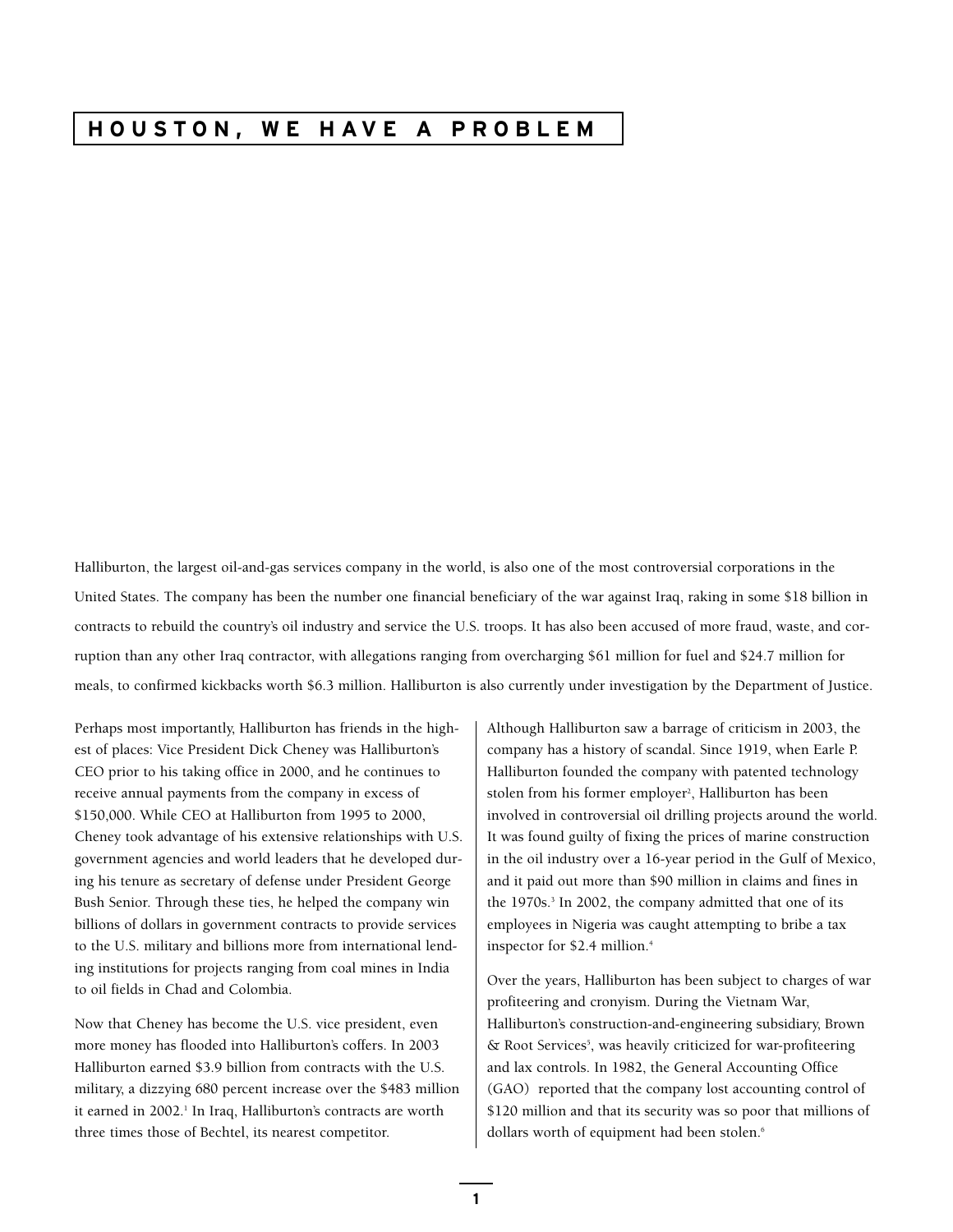In 1966 Donald H. Rumsfeld, then a Republican member of the House of Representatives from Illinois, demanded to know about the 30-year association between Halliburton Chairman George R. Brown and Lyndon B. Johnson. Brown had contributed \$23,000 to the President's Club while the Congress was considering whether to continue another multimillion-dollar Brown & Root Services project.<sup>7</sup> "Why this huge contract has not been and is not now being adequately audited is beyond me. The potential for waste and profiteering under such a contract is substantial," Rumsfeld said.<sup>8</sup>

Since the Vietnam War, Halliburton's military contracts have only increased, and the company is under more scrutiny. As Halliburton President and CEO David J. Lesar acknowledged in a recent television spot responding to taxpayer concerns about its Iraq contracts, "You've heard a lot about Halliburton lately." But we certainly haven't heard everything. Halliburton's public-relations machine emphasizes that the company is "proud to serve our troops," but it fails to mention the myriad ways in which Halliburton has proven itself to be one of the most unpatriotic corporations in America.

This report will document Halliburton's track record in violating many of the values that Americans hold dear, from a belief in human rights and democracy to an interest in transparency and accountability. It covers Halliburton's blatant use of political connections and campaign contributions to win contracts that have allowed it to profit from the war on terrorism as well as the war in Iraq. The report also provides numerous case studies of Halliburton's business dealings with some of the most odious and corrupt regimes in the world. Many of these business deals were subsidized with corporate welfare checks from the World Bank and the U.S. Export-Import Bank (ExIm).

Halliburton's Lesar insists that "criticism is OK." "We can take it," he says. The question is, can the company study the criticism and translate it into ethical, transparent, and accountable business practices? Judging from its track record as documented in this report, it is unlikely that Halliburton will transform its claims of patriotism from sound bites into substance. This report concludes with recommendations that, if enacted, would ensure that Halliburton no longer rips off Iraqis nor the U.S. public. Without such changes, the firm's government contracts should be terminated, and Congress should ensure that our taxpayer dollars no longer go to truly unpatriotic companies such as Halliburton.

1 Is What's Good for Boeing and Halliburton Good for America? Bill Hartung and Frida Berrigan, World Policy Institute, February 2004

**2**

- 2 Jeffrey Rodengen, The Legend of Halliburton, Write Stuff Press, 1996
- 3 Brown & Root is a Golden Problem Child for Halliburton, Linda Gillan, Houston Chronicle, March 4, 1980.
- 4 Cheney Firm Paid Millions in Bribes to Nigerian Official, Oliver Burkeman, The Guardian (UK), May 9, 2003
- 5 Rodengen, op. cit.
- 6 Raymond Klempin, Houston Business Journal, September 13, 1982
- 7 Unearthing Democratic Root to Halliburton Flap, Al Kamen, Washington Post, March 5th, 2004
- 8 War Profiteering from Vietnam to Iraq, James M. Carter, Counterpunch.org, December 11, 2003.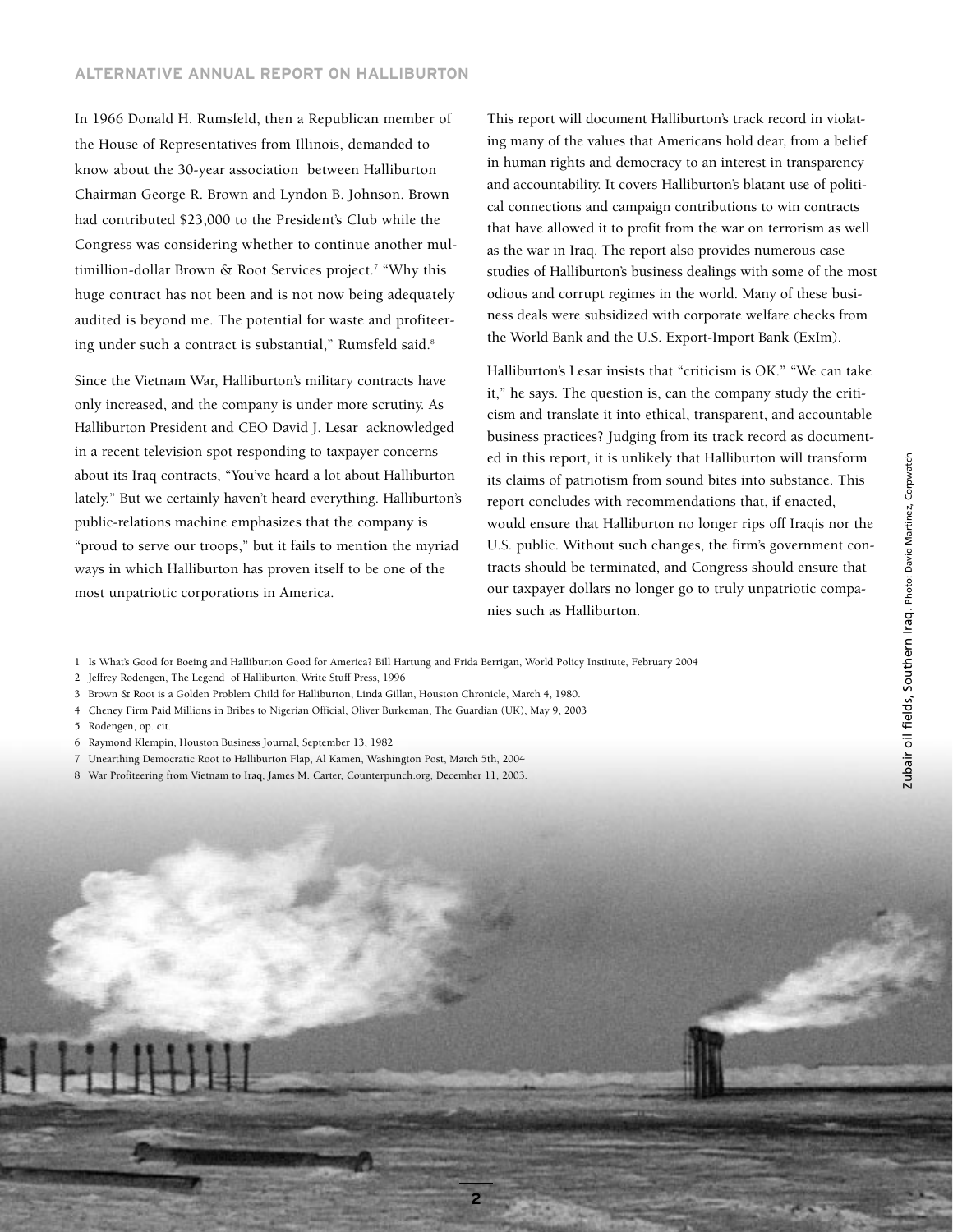# **HALLIBURTON AND THE MILITARY**



Halliburton is one of the ten largest contractors to the U.S. military with several lucrative deals in Iraq: It earned \$3.9 billion from the military in 2003, a dizzying 680 percent more than in 2002, when the company brought in just \$483 million from the military. Halliburton's business in Iraq is three times as much as Bechtel, its nearest competitor.<sup>1</sup> Just how Halliburton has won so many lucrative contracts from the military can be attributed to one man—its former CEO and current U.S. Vice President Dick Cheney, a lifelong politician in Washington, D.C., who practically invented the modern system of outsourcing American military work.

#### **EARLY CONTRACTS**

Cheney's role began in 1988, when he was named secretary of defense after the election of George Bush Senior. The end of the Cold War brought with it expectations of a peace dividend, and Cheney's mandate was to reduce forces, cut weapons systems, and close military bases. Over the next four years, Cheney downsized the total number of U.S. soldiers to their lowest level since the Korean War. 2 He also sought private companies to pick up some of the jobs left vacant by the military downsizing.

As a company with a history of military contracting— Halliburton subsidiary Kellogg Brown & Root (KBR) has been building bases and warships for the military since World War II—Halliburton was a natural choice for many of these contracts. In 1990, the Pentagon paid Halliburton \$3.9 million to draw up a strategy for providing rapid support to 20,000 troops in emergency situations. After reading the initial Halliburton report, the Pentagon awarded Halliburton another \$5 million to complete the plans for outsourcing support operations. <sup>3</sup>

In August 1992, the U.S. Army Corps of Engineers chose Halliburton to implement a plan the company had drawn up under a contract called Logistics Civil Augmentation Program (LOGCAP). The contract gave the government an open-ended mandate and budget to send Halliburton anywhere in the world to support military operations.<sup>4</sup> Although the Pentagon had often used private contractors, this was the first time it had relied so heavily on a single company. For Halliburton, the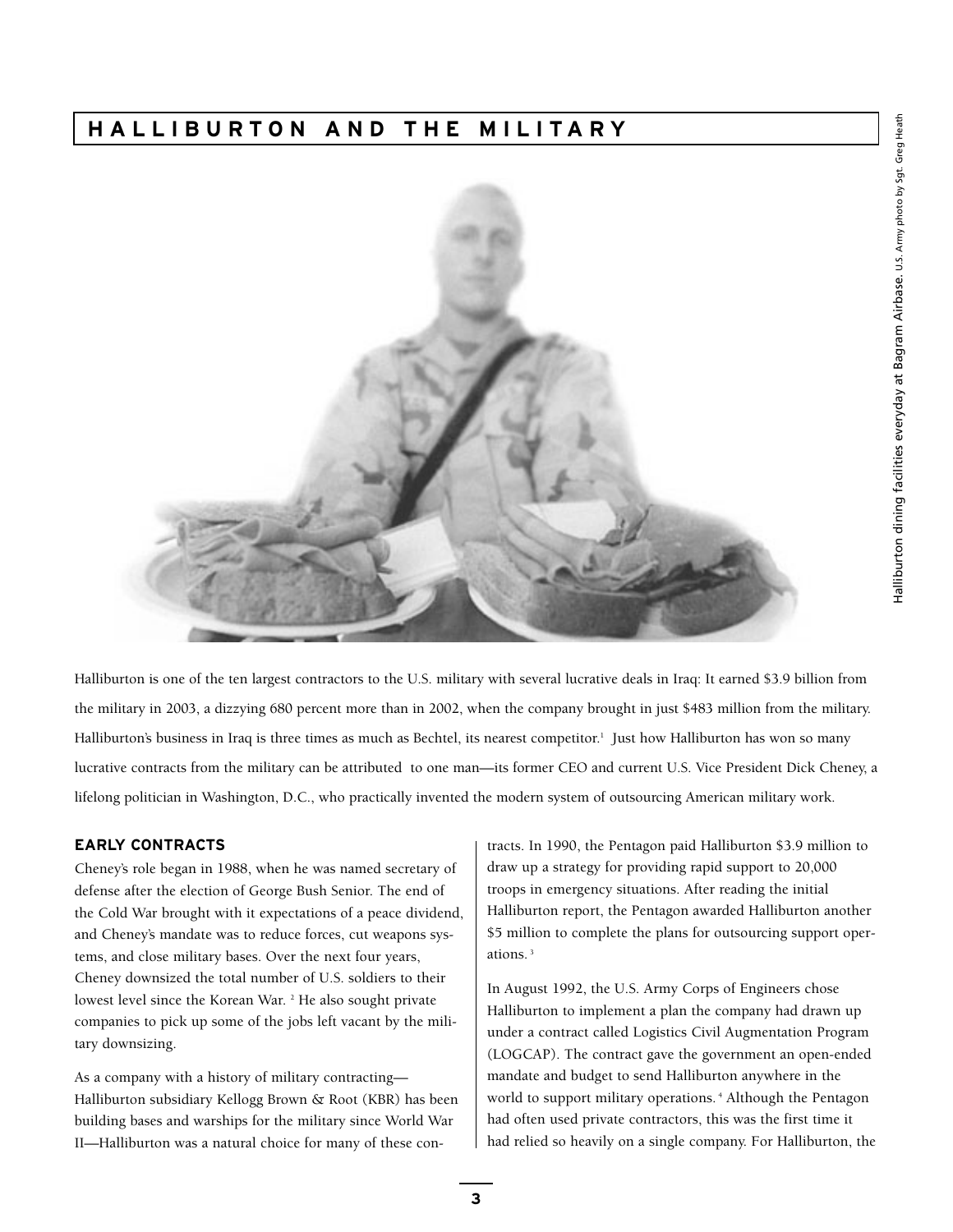# **OPERATION HALLIBURTON: A LOOK INSIDE THE COMPANY'S DAY-TO-DAY PRACTICES IN IRAQ**

Ever since Halliburton scored its first military contract in Iraq in 2003, the company has suffered criticism over its practices as a contractor. Here's a look at some of the ways in which Halliburton's daily work doesn't measure up.

#### **DIRTY DISHES, DIRTY BOOKS**

In late 2003, NBC news aired a story about Halliburton's unsanitary kitchen practices. According to NBC, the Pentagon has repeatedly warned Halliburton that the food it served to U.S. troops in Iraq was "dirty," as were the kitchens it was served in. The Pentagon reported finding blood all over the floor; dirty pans, grills, and salad bars; and rotting meats and vegetables in four military messes that Halliburton operates in Iraq.

Even the mess hall where Bush served troops their Thanksgiving dinner was dirty in August, September, and October, according to NBC. Halliburton's promises to improve "have not been followed through," according to the Pentagon report that warned "serious repercussions may result" if the contractor did not clean up.<sup>28</sup>

In December 2003, Halliburton told NBC that it had served 21 million meals to the 110,000 troops at 45 sites in Iraq. But military auditors have begun to suspect that the company might be overcharging the government millions of dollars. <sup>29</sup> In February, *The Wall Street Journal* reported that Halliburton may have overcharged taxpayers by more than \$16 million for



Camp Phoenix, Afghanistan. U.S. Army photo

meals to U.S. troops serving in Operation Iraqi Freedom for the first seven months of 2003. In July 2003, for instance, Halliburton billed for 42,042 meals a day but served only 14,053 meals daily.<sup>30</sup>

Melissa Norcross, a spokesperson for Halliburton's Middle East region, defended the company's practices with an explanation from Randy Harl, CEO of Halliburton subsidiary, Kellogg, Brown & Root: "For example, commanders do not want troops 'signing in' for meals due to the concern for safety of the soldiers; nor do they want troops waiting in lines to get fed." Norcross also claimed that the "dirty kitchen" problems have been taken care of, and the facilities have since passed subsequent inspections. <sup>31</sup>

#### **CHEAP LABOR**

According to the military, the government outsources work to Halliburton in order to save money in certain areas such as labor. "When we go contract, we don't have to pay health care and all the other things for the employees; that's up to the employer," explained Major Toni Kemper, public affairs director at the Incirlik base in Turkey.

But Halliburton's labor practices are questionable: Instead of paying expensive U.S. soldiers, Halliburton imports cheaper Third World workers through subcontractors. For example, Kuwaitbased Al Musairie company supplies South Asian workers to set up temporary military bases in Iraq; Kuwait-based Al Kharafi supplies South Asian workers for the oil fields; and Saudi Arabia-based Tamimi Corporation supplies South Asian cooks for the military chow halls in Iraq. <sup>32</sup>

These South Asian workers get approximately \$300 a month—including overtime and hazard pay.<sup>33</sup> This is twice as much as the Iraqi workers who make \$150 a month, but far below the \$8,000 per month Halliburton pays unskilled workers from Texas. <sup>34</sup> Halliburton and the military justify the wage discrepancy by arguing that they do not trust local workers to do certain jobs, fearing that they might poison, kick out, or kill their colonial bosses.

But this huge disparity in wages has sparked resentment from local workers. Hassan Jum'a, the leader of the South Oil Company union in Iraq, staged strikes to kick out the foreign workers. <sup>35</sup> The company's anti-labor practices elsewhere have also spurred controversy. In the Philippines, Halliburton was slapped with a \$600 million lawsuit for refusing to allow workers hired for the construction of a 204-unit detention camp at Guantanamo Bay, Cuba, to form a union. <sup>36</sup>

deal was sweet: The profit margins were lower than they were for private-sector jobs, but there was a guaranteed profit of between 1 percent and 9 percent. Working under this new contract in December 1992, Halliburton began providing assistance to the U.S. troops overseeing the humanitarian crisis in

Somalia, putting employees on the ground within 24 hours of the first U.S. landing in Mogadishu. By the time Halliburton left in 1995, it had become the largest employer in the country, having contracted out most of the menial work while importing experts for more specialized needs.<sup>5</sup>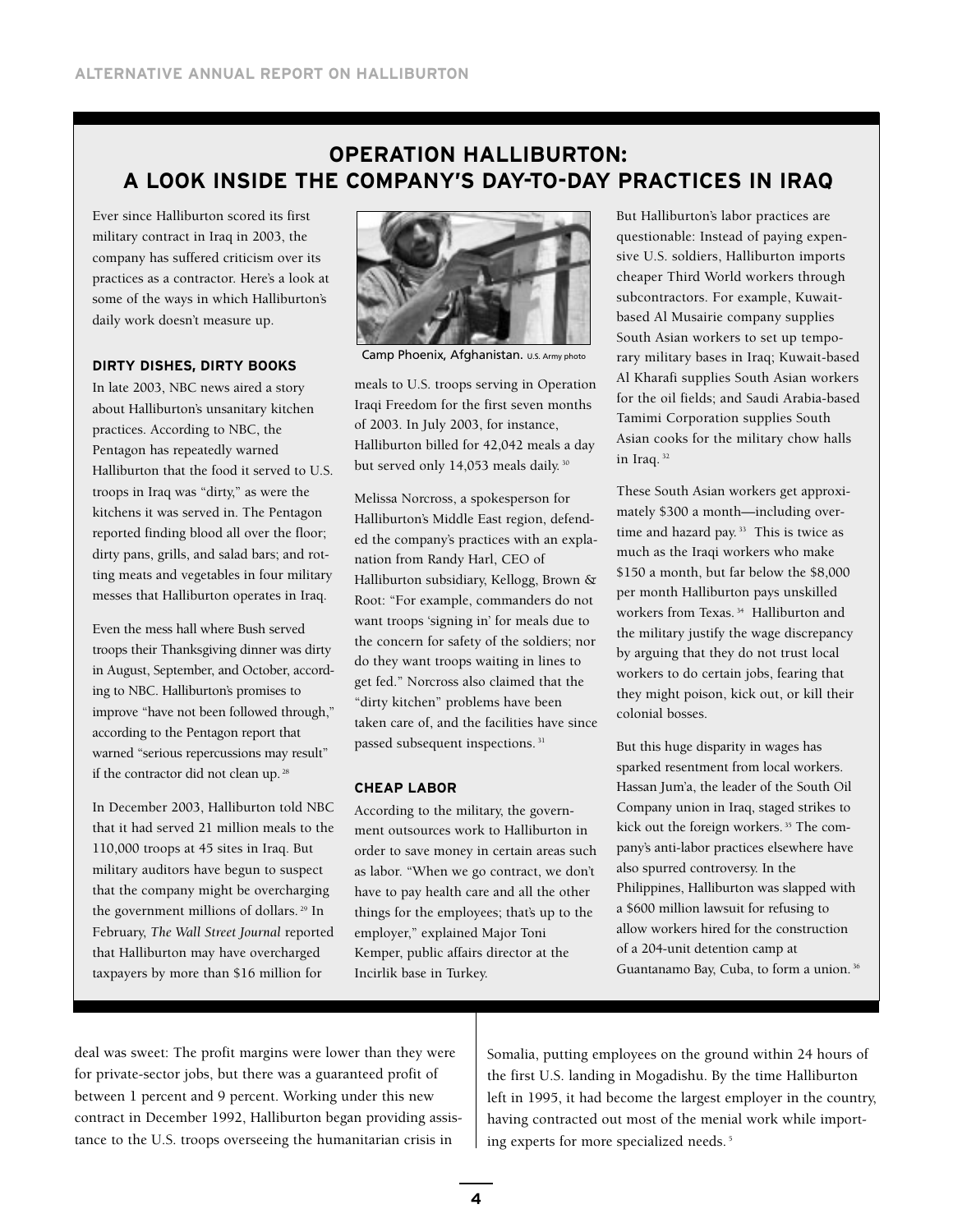**5**

## **CHENEY JOINS HALLIBURTON**

In 1992, when Bill Clinton was elected president, Cheney's political fortunes at the Pentagon came to an end. But his political connections paid off in the private sector. After spending an obligatory year outside the government-industrial complex (government employees are not allowed to work for the

companies they may have done business with for 12 months after leaving their jobs), Cheney landed a position with Halliburton in 1995. This was no ordinary job: Despite the fact that he brought with him no experience in corporate America, Cheney was hired to lead Halliburton as chief executive officer. What he did bring with him was a trusty Rolodex of political cronies

and his former chief of staff, David Gribbin, whom he appointed as chief lobbyist for the company. <sup>6</sup>

Under Cheney, the company's contracts and subsidies from the federal government multiplied. For example the ExIm and its sister U.S. agency, the Overseas Private Investment Corporation (OPIC), guaranteed or made direct loans totaling \$1.5 billion to Halliburton. That came on top of approximately \$100 million the government banks insured and loaned in the five years before Cheney joined the company. During Cheney's tenure, Halliburton also won \$2.3 billion in U.S. government contracts, almost double the \$1.2 billion it earned from the government in the five years before he arrived. <sup>7</sup>

Not everything was smooth during Cheney's tenure as CEO. In 1997, Halliburton lost the lucrative LOGCAP deal to Dyncorp*,* a private military contractor that hires out former soldiers and police officers for training and security operations. The financial impact was short-lived, however, because the Pentagon turned right around and hired Halliburton as an additional contractor, paying the company more than \$2 billion dollars to manage almost every aspect of the logistical operations at the bases in the former Yugoslavia. <sup>8</sup> Halliburton's role began from the minute that soldiers touched down in Kosovo, where they were met not by their commander but by Halliburton workers who assigned them to barracks and told them where to pick up their gear. <sup>9</sup> The company sent the government extravagant bills for this work. According to a February 1997 study by the

General Accounting Office, an operation that Halliburton told Congress in 1996 would cost \$191.6 million had ballooned to \$461.5 million a year later. Examples of overspending included billing the government \$85.98 per sheet for plywood that cost \$14.06 per sheet in the United States. The company also billed the Army for its employees' income taxes in Hungary.

> A subsequent GAO report, issued in September 2000, found many instances of waste: the agency calculated that Halliburton could save \$85 million just by buying instead of leasing power generators. The GAO also found that many of Halliburton's staff were idle most of the time, and that its housekeeping staff were cleaning offices up to four times a day.10

#### **CHENEY RETURNS TO WASHINGTON**

When the presidential elections got underway in 2000, candidate George Bush Junior asked Cheney to suggest a running mate, and Cheney modestly recommended himself. When Bush accepted his offer, Cheney quit Halliburton and asked chief lobbyist Gribbin to join him. Gribbin became director of congressional relations for the Bush-Cheney transition team, where he managed the confirmation process for newly nominated cabinet secretaries.<sup>11</sup>

When Cheney and Gribbin left their positions at Halliburton, the company hired an equally well-connected successor. Admiral Joe Lopez, Cheney's close confidante and the former commander-inchief of the U.S. Navy's Southern Forces Europe, became Halliburton's chief lobbyist. Lopez's first job at Halliburton was a \$100 million contract to secure 150 U.S. embassy and consulate buildings around the world against terrorist attacks. <sup>12</sup> In March 2002, the Center for Strategic and International Studies, a private think tank, appointed Lopez to the bi-partisan Commission on Post-Conflict Reconstruction, a group established to develop specific proposals to enhance U.S. participation in international reconstruction efforts in war-torn regions such as Afghanistan, Bosnia, and Kosovo. Other members of the commission included seven senators and representatives from the U.S. Congress, including three members of the Senate Armed Services Committee, no doubt useful friends to Lopez when it came to cashing in on military contracts for Halliburton. <sup>13</sup>

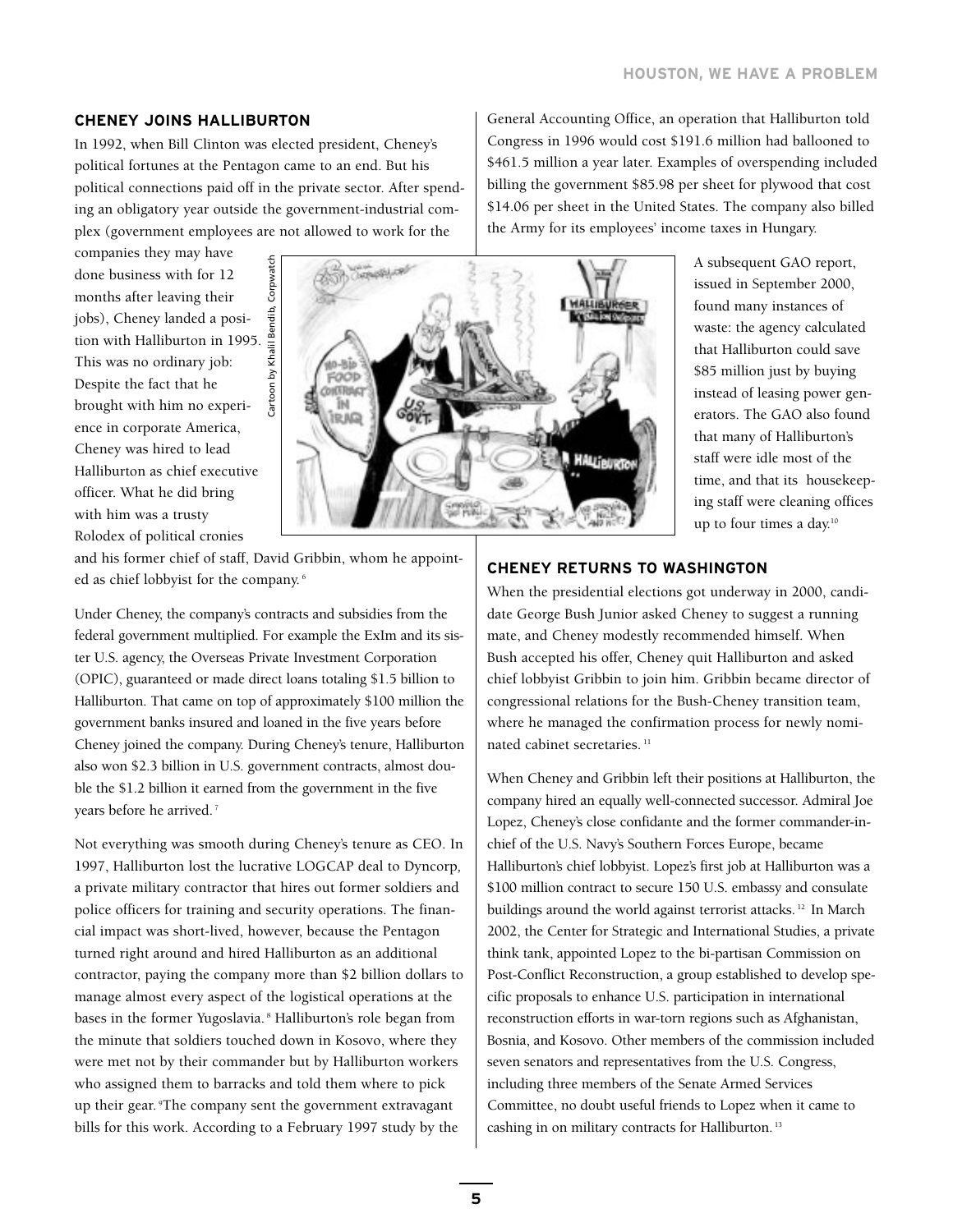#### **HALLIBURTON'S WAR ON TERRORISM**

With Halliburton's political connections firmly in place and its groundwork laid for military work, the company was perfectly positioned to win more military contracts when Bush announced his "war on terrorism." In December 2001, when Dyncorp's 5-year LOGCAP contract ran out, Halliburton was awarded a new 10-year LOGCAP contract to support the military anywhere in the world with no pre-set spending limit. <sup>14</sup>

On April 26, 2002, three employees of Halliburton arrived at the Khanabad airbase in central Uzbekistan to begin the first civilian takeover of a U.S. military base in the Afghanistan "theater of operations." Within two weeks, the number of Halliburton employees had swelled to 38, and by June 10, Halliburton employees replaced the 130 military personnel that oversaw day-to-day support services at the two Force Provider prefabricated military bases, which housed more than 1,000 soldiers from the Green Berets to the10th Mountain Division. Soon, Halliburton employees, who wore khaki pants, black or blue golf shirts and baseball caps, greeted new troops arriving at the base and assigned them to sleeping quarters. Kellogg Brown & Root (KBR) employees were also in charge of laundry, food, general base camp maintenance, and airfield

services. Within months, the company took over operations of the Bagram and Kandahar bases in Afghanistan. <sup>15</sup> (Today, Halliburton bills \$1.5 million a week to feed 13,000 troops at five dining facilities in Bagram airfield and in Kabul, importing meats from Philadelphia, fruits and vegetables from Germany, and sodas from Saudi Arabia and Bahrain.16) Around the same time that Halliburton began work in Afghanistan, other military contract offers quickly poured in. In April 2002, the U.S. Navy hired Halliburton to construct detention centers for prisoners-of-war captured in Afghanistan in 2001. To do this job, the company hired 199 Filipino welders, fabricators, and carpenters through the Manila-based company Anglo-European Services. In less than 24 hours, Anglo-European Services did a job that normally takes two to three months, processing and approving travel and working papers of the skilled laborers. These new employees were immediately flown to Cuba and housed in enormous tents, where they were not allowed access to television, radio, or newspapers, and were allowed to call their families for no more than two minutes at a time. One worker said that while the food was good and the pay sufficient—they were given \$2.50 an hour for 12 hours a day, seven days a week—they lived like prisoners. "We had our own guards and could not leave our compound," he said. <sup>17</sup>

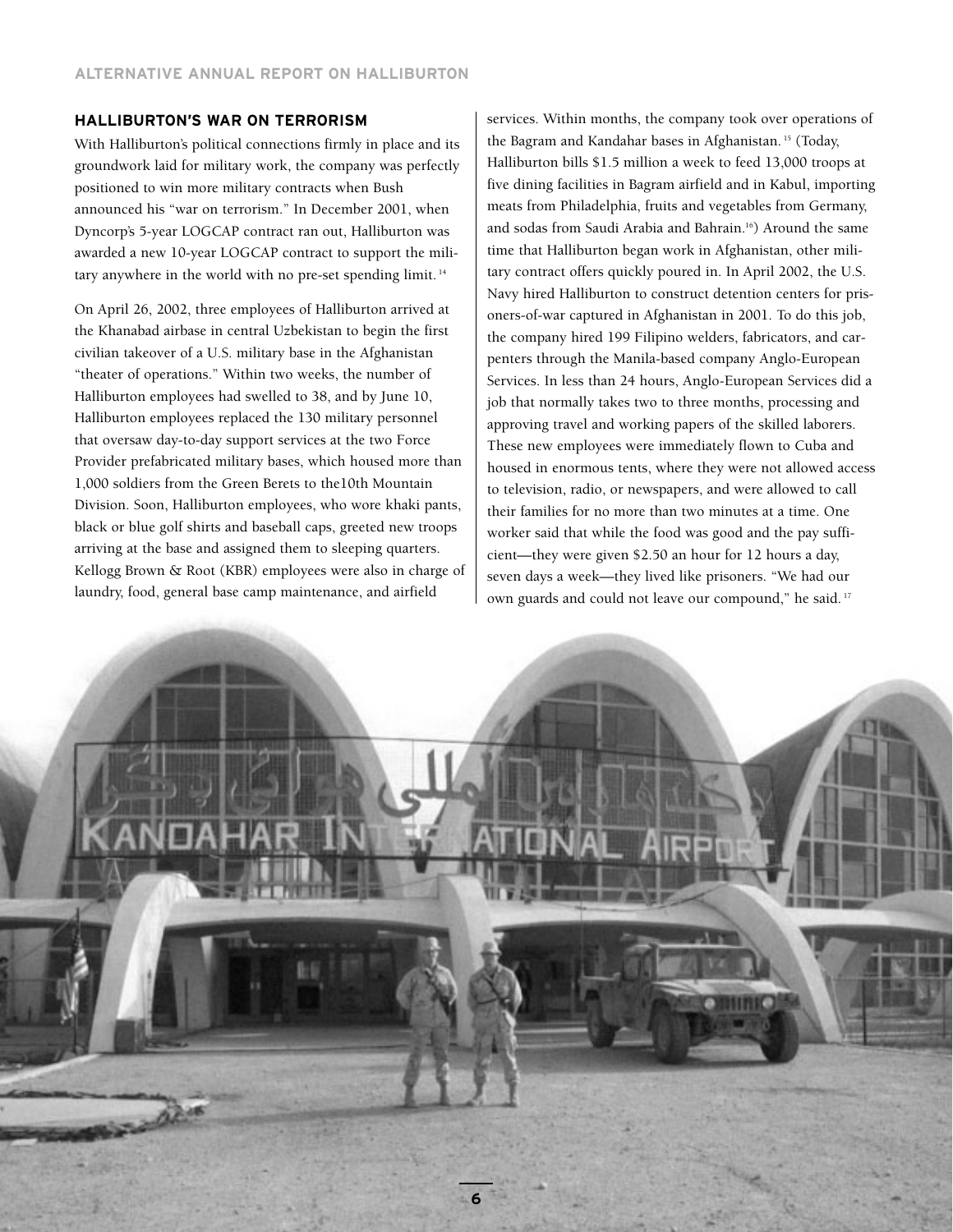#### **HALLIBURTON JOINS IRAQ EFFORT**

By late 2002, the Pentagon decided that Halliburton could take on an even greater role in the "war on terrorism" and offered the company a plum job: preparing for the war in Iraq. As the White House mounted pressure on Saddam Hussein, the Army Corps of Engineers asked Halliburton to get several new bases in the Kuwaiti desert ready for a possible invasion. In September 2002 approximately 1,800 Halliburton employees began setting up tent cities for tens of thousands of soldiers and officials who would soon enter the country. Within a matter of weeks, the company's employees turned the rugged desert north of Kuwait City into an armed camp that would eventually support some 80,000 foreign troops that were preparing for the upcoming war in Iraq. <sup>18</sup> Halliburton also worked north of Iraq, hiring approximately 1,500 civilians to work for the U.S. military at the Incirlik military base near the city of Adana, where they supported approximately 2,000 U.S. soldiers monitoring the no-fly zone above the 36th parallel in Iraq.<sup>19</sup>

# **A FORMER HALLIBURTON EMPLOYEE BLOWS THE WHISTLE ON OVERSPENDING**

Henry Bunting, a Vietnam veteran who worked as a purchasing and planning professional for a number of companies, went to work for Halliburton at the Khalifa resort in Kuwait in early May 2003. He quit in mid-August because he was "completely worn out" from working 12- to 16-hour days. <sup>37</sup>

On February 13, 2004, Bunting testified before a panel of Senate Democrats about his experience purchasing products for Halliburton. Bunting brought with him an embroidered orange towel used at an exercise facility for U.S. troops in Baghdad that he said Halliburton insisted on buying for \$5 apiece, rather than spending \$1.60 each for ordinary towels.

He described what he observed during the purchasing of the towels: "There were old quotes for ordinary towels. The MWR (Morale, Welfare, Recreation) manager changed the requisition by requesting upgraded towels with an embroidered MWR Baghdad logo. He insisted on this embroidery, which you can see from this towel. The normal procurement practice should be that if you change the requirements, you re-quote the job. The MWR manager pressured both the procurement supervisor and manager to place the order without

another quote. I advised my supervisor of the situation but resigned before the issue was resolved. I assume the order for embroidered towels was placed without re-quoting."

Senator Richard Durbin (D-Ill.), who was attending the hearing, did a quick calculation and determined that the additional cost for the embroidered towels would have paid for 12 suits of body armor, which were in short supply for soldiers who were sent to Iraq.<sup>38</sup>

According to Bunting and other whistleblowers who spoke on condition of anonymity, Halliburton officials routinely insisted that the buyers use suppliers that had worked for the company in the past, even if they didn't offer the best prices. While it is common for companies to use reliable suppliers rather than the cheapest provider, the buyers quickly discovered that the suppliers weren't reliable. One whistleblower speculated that these were favors to suppliers that Halliburton had used in Bosnia. <sup>39</sup>

Bunting explained to the senators that there are three levels of procurement staffing at Halliburton: "Buyers are responsible for ordering materials to fill requisitions from Halliburton employees. We would find a vendor who could provide the needed item and prepare a purchase order. Procurement supervisors were responsible for the day-to-day operation of the procurement section. The procurement, materials, and property manager was a step above them.

"A list of suppliers was provided by the procurement supervisor. It was just a list of names with addresses and telephone numbers. We were instructed to use this preferred supplier list to fill requisitions. As suppliers were contacted, commodities/product information was added. However, we found out over time that many of the suppliers were noncompetitive in pricing, late in quoting, and even later in delivery."

"While working at Halliburton, I observed several problematic business practices. For purchase orders under \$2,500, buyers only needed to solicit one quote from one vendor. To avoid competitive bidding, requisitions were quoted individually and later combined into purchase orders under \$2,500. About 70 to 75 percent of the requisitions processed ended up being under \$2,500. Requisitions were split to avoid having to get two quotes."

**7**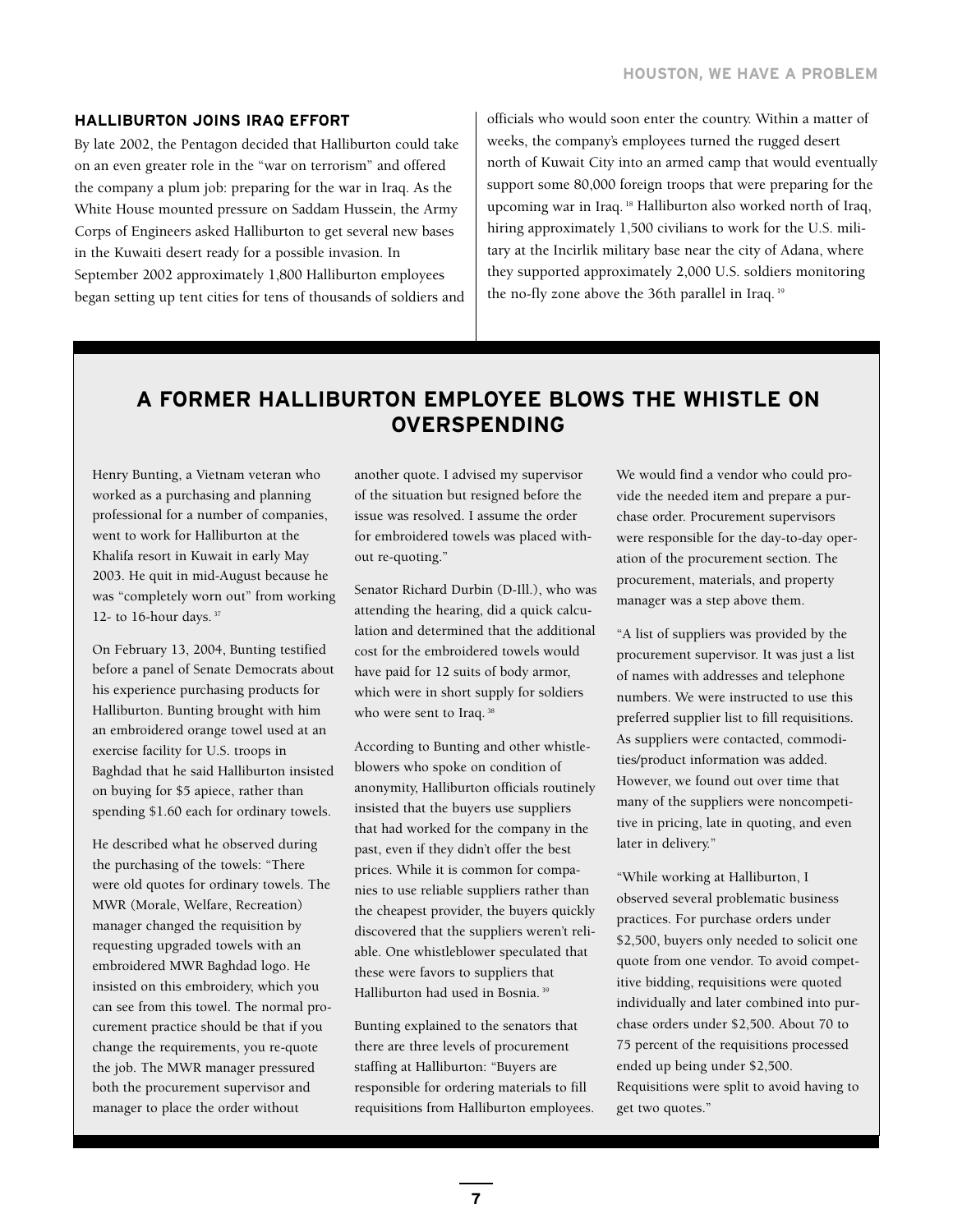#### **OVERCHARGING IN IRAQ**

On March 19, 2003, the United States and Britain invaded Iraq and vanquished the army of Saddam Hussein in three weeks. Halliburton employees accompanied the troops and quickly began building bases, cooking food, and cleaning toilets. The company's LOGCAP contract was expanded to include hiring engineers to help put out oil well fires and repair the dilapidated oil fields.<sup>20</sup>

The next big contract was to help provide fuel to the U.S. occupation. Although Iraq sits on the world's second largest known reserves of crude oil, its refining capacity is woefully inadequate. As a result, Halliburton was asked to import gasoline from neighboring Turkey and Kuwait—work that prompted a wave of criticism about overspending.

In December 2003, two Democratic members of Congress, Henry Waxman and John Dingell, issued a report claiming that Halliburton was charging the Army an average of \$2.64 per gallon of oil, and sometimes as much as \$3.06. By comparison, the Defense Department's Energy Support Center had been doing a similar job for \$1.32 per gallon, and SOMO, an Iraqi oil company, was doing the same job for just 96 cents a gallon.

Between May and late October 2003, Halliburton spent \$383 million for 240 million gallons of oil—an amount that should have cost taxpayers as little as \$230 million.

"I have never seen anything like this in my life," Phil Verleger, a California oil economist and consultant, told *The New York Times*. "That's a monopoly premium—the only term to describe it. Every logistical firm or oil subsidiary in the United States and Europe would salivate to have that sort of contract."21 A couple of days later, *The Wall Street Journal* revealed that Halliburton's subcontractor supplying the fuel, Altanmia, a firm owned by a prominent Kuwaiti family, was not an oil transportation company but an investment consultant, real-estate developer, and agent for companies trading in military, nuclear, biological, and chemical equipment. According to the paper, Richard Jones, the U.S. ambassador to Kuwait and the deputy to Paul Bremer, the head of the U.S. occupation in Iraq, asked officials at Halliburton and the Army Corps of Engineers to complete a deal with Altanmia for future gasoline imports, even if the company couldn't agree to lower rates.22 In January, Halliburton revealed that it had fired two employees who had taken \$6 million in kickbacks from an unnamed Kuwaiti subcontractor for the oil delivery contracts.

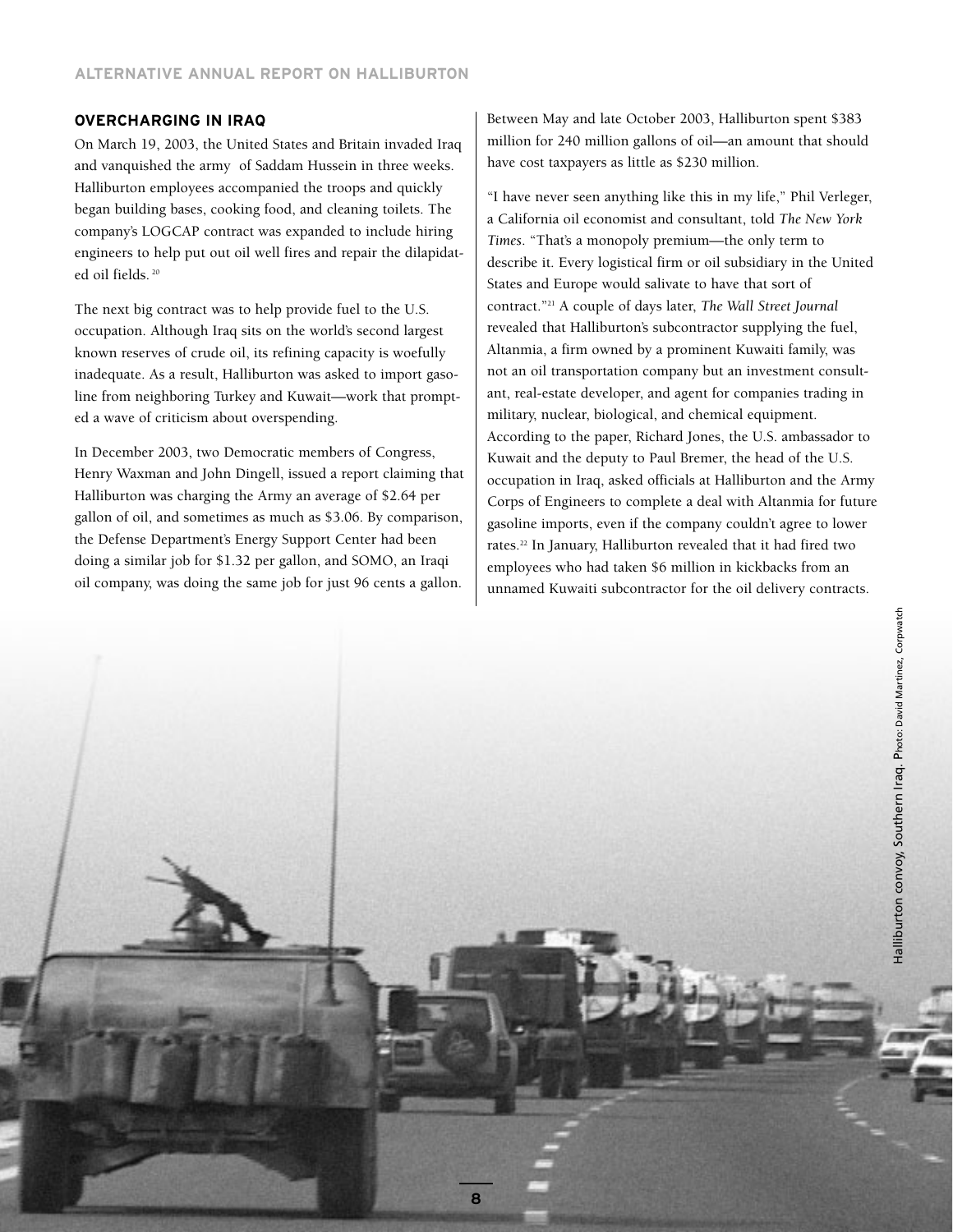

Camp Delta, Guantanamo Bay, Cuba. U.S. Army photo

Halliburton officials say they immediately told the Pentagon about the problem. "Halliburton internal auditors found the irregularity, which is a violation of our company's philosophy, policy, and our code of ethics," a Halliburton spokeswoman said. "We found it quickly, and we immediately reported it to the inspector general. We do not tolerate this kind of behavior by anyone at any level in any Halliburton company." Around the same time, a new problem surfaced: A previously undisclosed memo from a branch office of the Defense Contract Audit Agency labeled as "inadequate" Halliburton's system for accurately estimating the cost of ongoing work. The memo was sent to various Army contracting officials, and Pentagon officials said they subsequently rejected two huge proposed bills from Halliburton—including one for \$2.7 billion because of myriad "deficiencies." 23In a briefing to Congress last February, GAO officials described a lack of sufficient government oversight of the Halliburton contract. Some of the monitoring was conducted by military reservists with only two weeks' training, and one \$587-million contract had been approved in 10 minutes based on only six pages of documentation. In another case, the GAO reported that Halliburton was

overestimating the cost of a project worth billions of dollars. The company initially told the government it would cost \$2.7 billion to provide food and other logistics services to the military in Iraq**.** But following questioning by the Defense Department, company officials slashed the estimate for the work to \$2 billion without explaining how they had arrived at the new figure.<sup>24</sup>

As a result of these claims, the Defense Criminal Investigation Service, a federal agency, launched an ongoing investigation into the fuel overcharging, and Halliburton officials announced that they would suspend billing the government.<sup>25</sup> The company also stopped payment to its subcontractors for invoices totaling \$500 million.<sup>26</sup>

#### **UNANSWERED QUESTIONS**

Despite these investigations into alleged over-charging, Halliburton's unique role as sole provider of support services to the U.S. military has not been called into question by the government. One fundamental question still must be asked: Has the military taken what was clearly intended to be a costsaving emergency measure and turned it into a boondoggle that will end up costing taxpayers more than we would have paid under the original system?

Secondly, has this system of outsourcing military work changed the dynamic of war? Sam Gardiner, a retired Air Force colonel who has taught at the National War College, estimates that if it was not for companies like Halliburton, the U.S. military would need twice as many solidiers in Iraq. "It makes it too easy to go to war," he told the *New Yorker*. "When you can hire people to go to war, there's none of the grumbling and the political friction." He noted that much of the grunt work now contracted out to firms like Halliburton was traditionally performed by reserve soldiers, who often complain the loudest.<sup>27</sup>

Finally, we also need to ask if this massive contract was a sweetheart deal for the well-connected company.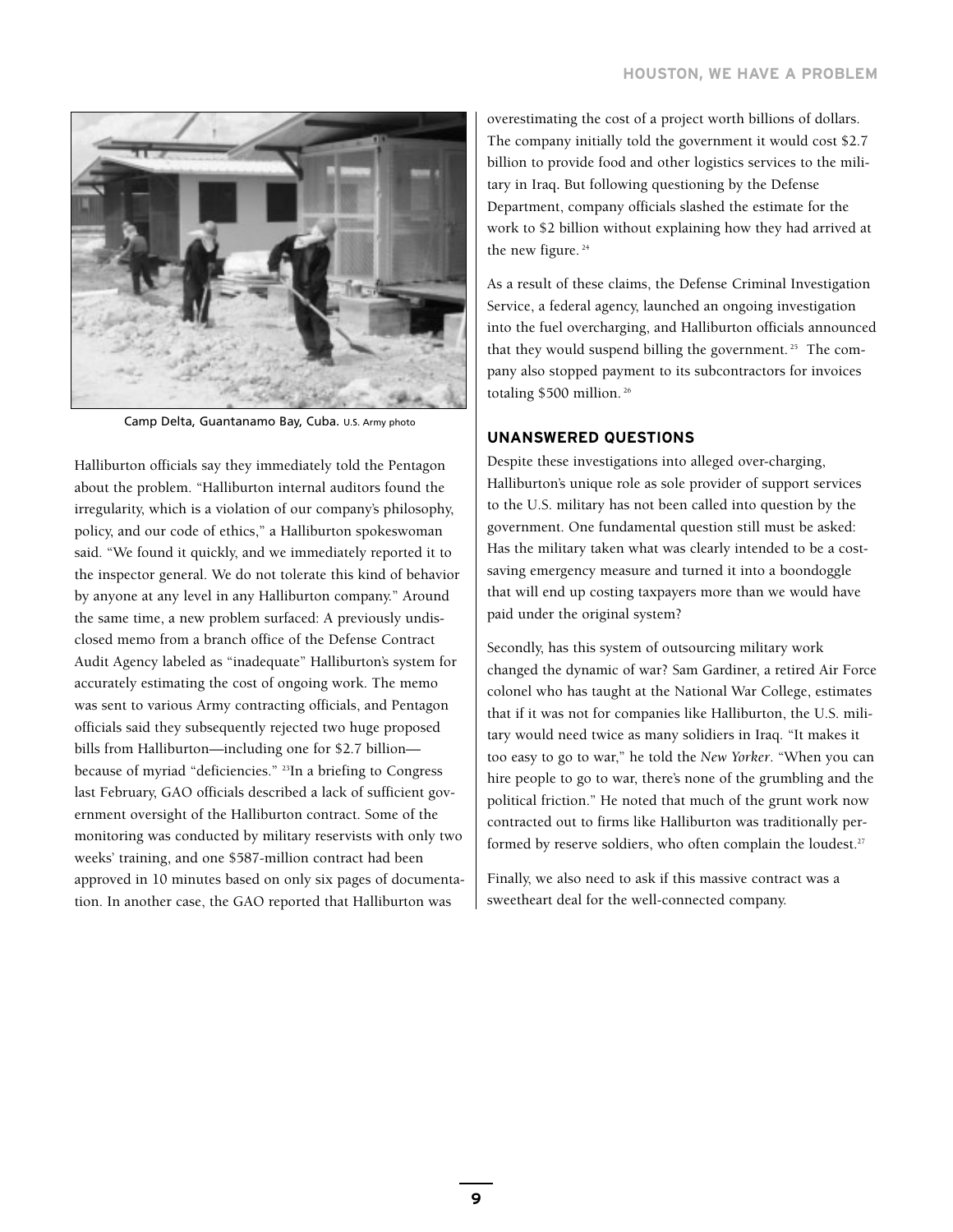# **HALLIBURTON AROUND THE WORLD**

*"The problem is that the good Lord didn't see fit to put oil and gas reserves where there are democratically elected regimes friendly to the interests of the United States."* 

– Dick Cheney, then-CEO of Halliburton, 1996<sup>40</sup>

# *"We hope Iraq will be the first domino and that Libya and Iran will follow. We don't like being kept out of markets because it gives our competitors an unfair advantage."*

— John Gibson, chief executive of Halliburton's Energy Service Group, 2003.41

Halliburton has created partnerships with some of the world's most notorious governments in countries such as Angola, Burma, and Nigeria.<sup>42</sup>

U.S. lawmakers, human rights activists and the company's own shareholders want to know how Halliburton has been able to sidestep federal laws aimed at keeping U.S. companies from doing business in countries that support terrorism, including Iran—a member of the Bush administration's so-called "axis of evil."43 This section examines some of Halliburton's work with these regimes around the world.

#### **NIGERIA**

In May of 2003, Halliburton reported to the Security Exchange Commission (SEC) that company employees made \$2.4 million in "improper payments" to officials of Nigeria's Federal Inland Revenue Service in 2001 and 2002 "to obtain favorable tax treatment." "Based on the findings of the investigation we have terminated several employees," Halliburton said in the filing, adding that none of its senior officers was involved.<sup>44</sup> But the *Houston Chronicle* later pointed out, "left unanswered is how a 'low-level employee' could channel that much money from the company to the pockets of a corrupt official."45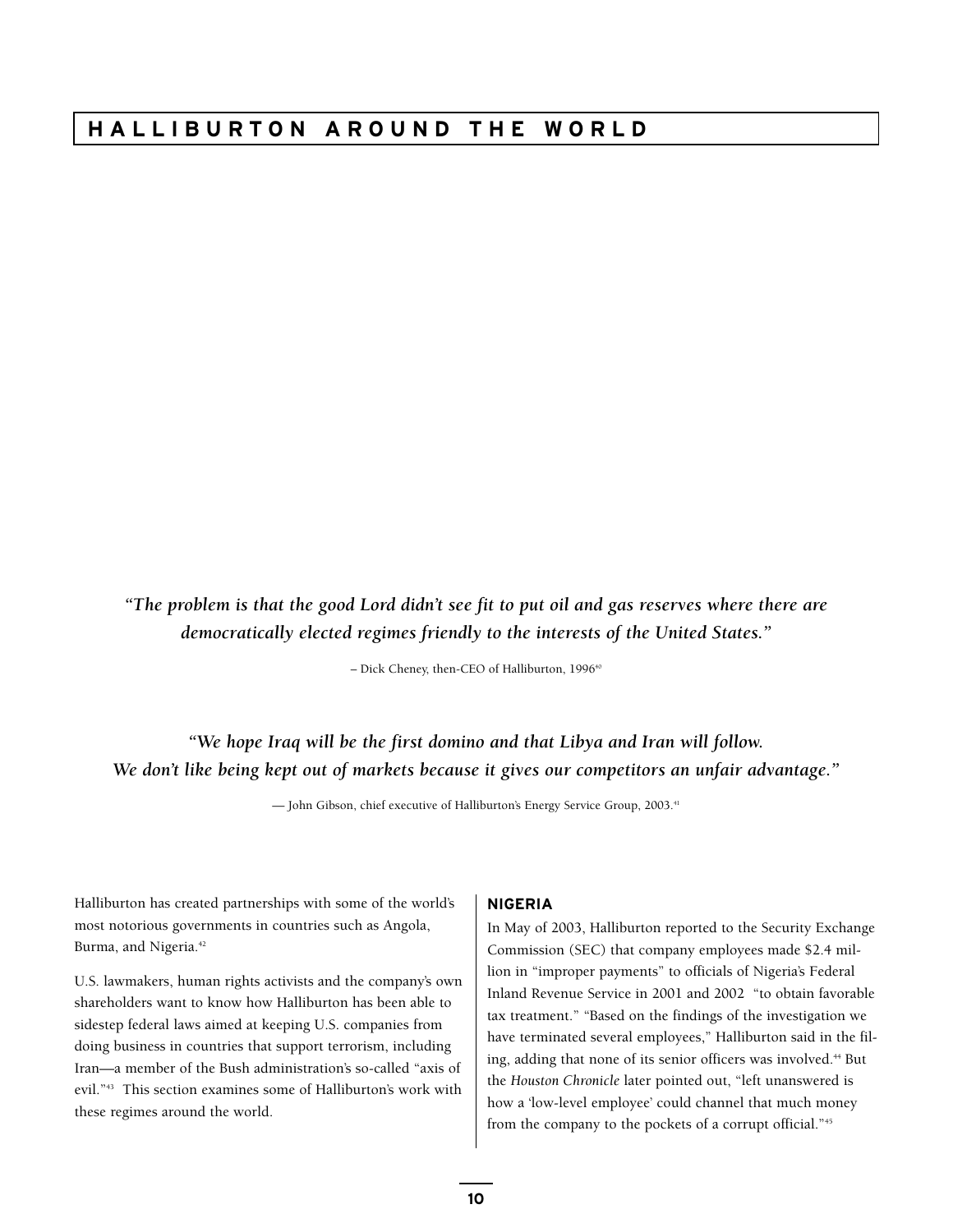The second case, also associated with Halliburton's activities in Nigeria, is more complicated and potentially much more controversial. It dates back to the early 1990s, and involves an international consortium of four companies led by Halliburton subsidiary Kellogg Brown & Root. The other companies involved are from France (Technip), Italy (Snamprogetti SpA), and Japan (Japan Gasoline Corp.). Together, the companies formed a joint venture called TSKJ, which won a lucrative contract from international oil companies to build a large liquefied natural gas (LNG) plant on Bonny Island in the eastern Niger delta.

According to news reports the TSKJ incorporated a subsidiary (LNG Services) in the Portuguese taxhaven Madeira. LNG paid at least \$180 million for "commercial support services" into a score of offshore bank accounts controlled by Gibraltar-based TriStar Corporation.46 Jeffrey Tesler, a British lawyer connected to Halliburton and the only TriStar official that could be identified, in turn allegedly transferred the money through TriStar and another set of bank accounts that he controlled in Switzerland and Monaco.<sup>47</sup> It is not known where the money ultimately ended up, but Tesler was reportedly also a financial adviser to Nigeria's late dictator, General

Sani Abacha. Georges Krammer, a former top Technip official, has testified to French investigators that Halliburton imposed Tesler as an intermediary over the objections of Technip.<sup>48</sup>

French police launched a preliminary probe into the French company's activities in October 2002. In June 2003, the prosecutor in the preliminary investigation saw enough merit in the case to assign it to Renaud van Ruymbeke, a French anti-corruption investigating judge with a reputation for probity and independence. Van Ruymbeke opened a formal investigation in October 2003 and suggested that he may summon Cheney to France to be questioned. The Nigerian government, the U.S. Justice Department, and the SEC have also opened their own investigations.

#### **SADDAM'S IRAQ**

During the 2000 campaign, Cheney claimed he saw Iraq differently than the other countries. In an August 2000 segment of ABC's *This Week* news program, he told Sam Donaldson, "I had a firm policy that I wouldn't do anything in Iraq–even arrangements that were supposedly legal. We've not done any business

> in Iraq since U.N. sanctions were imposed on Iraq in 1990, and I had a standing policy that I wouldn't do that."

> Yet *The Washington Post* reported in January 2001 that, according to oil industry executives and confidential UN records, Halliburton held stakes in two companies—Dresser Rand and Ingersoll-Dresser Pump—which signed contracts to sell more than \$73 million in oil production equipment and spare parts to Iraq from the first half of 1997 to the summer of 2000—while Cheney was chairman and CEO of the company. Apart from complying with the law, the executives told the *Post*, there was no specific policy related to the issue at Halliburton, as

Cheney had claimed.<sup>49</sup>

"Most American companies were blacklisted" by the Iraqi regime, a UN diplomat told the *New Yorker*. "It's rather surprising to find Halliburton doing business with Saddam. It would have been very much a senior-level decision, made by the regime at the top."

Halliburton's presence in Iraq ended in February 2000.<sup>50</sup> The company was also among more than a dozen American companies that supplied Iraq's petroleum industry with spare parts and retooled its oilrigs when U.N. sanctions were eased in 1998. <sup>51</sup>



**"Most American companies were blacklisted" by the Iraqi regime, a UN diplomat told the New Yorker. "It's rather surprising to find Halliburton doing business with Saddam. "**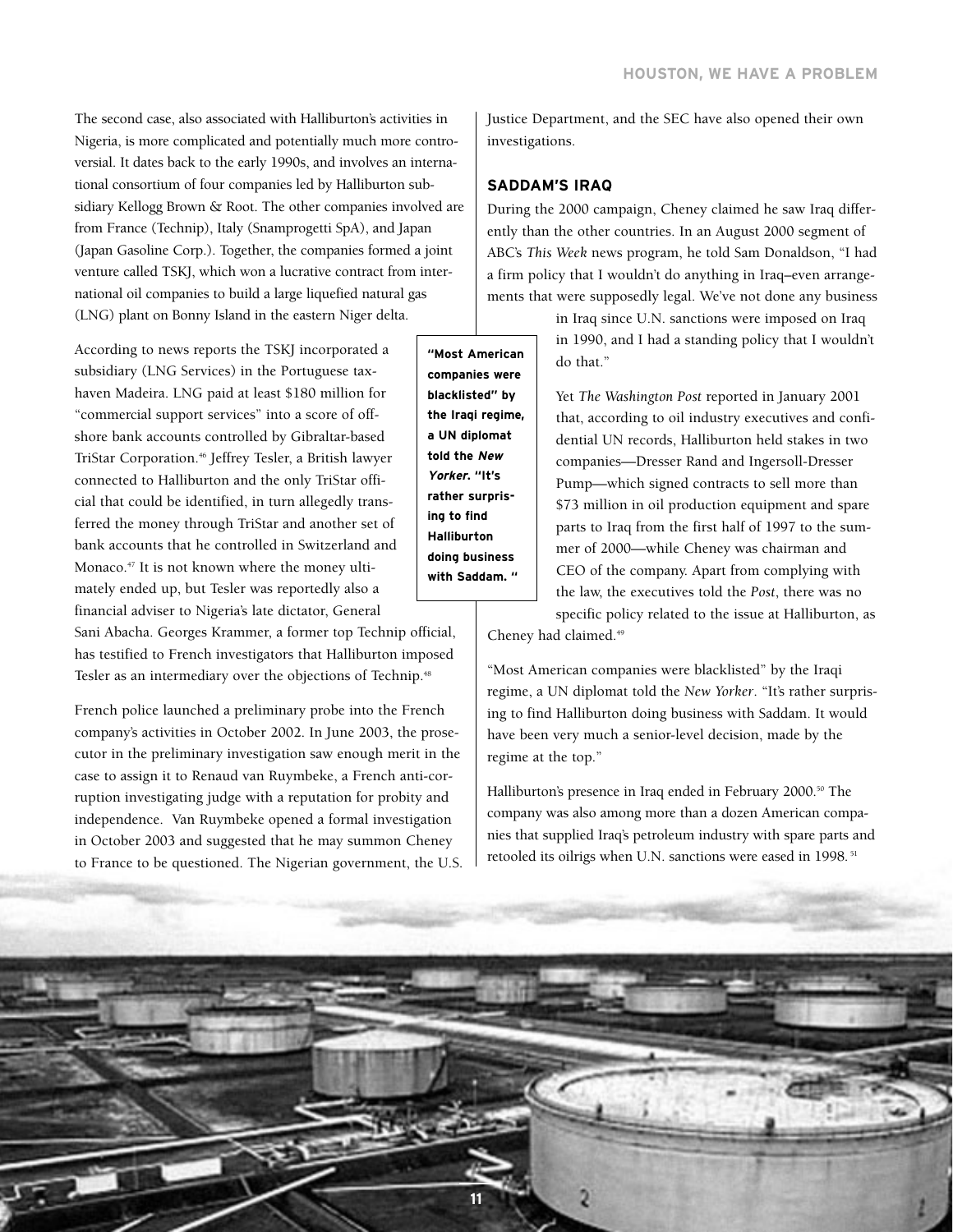### **IRAN**

In 1995, President Clinton passed an executive order barring U.S. investment in Iran's energy sector.<sup>52</sup> In 1996, Congress passed the Iran-Libya Sanctions Act, which seeks to punish non-U.S. oil companies that invest \$20 million or more in either country, and which has been a source of friction with key U.S. allies, including France, Germany, Russia, and the UK.<sup>53</sup> **When investi-**

In a letter to New York City's fire and police pension fund managers, who used Halliburton's shareholder meetings to question the company's involvement in Iran, Halliburton explained that Halliburton Products and Services, a Cayman islands company headquartered in Dubai, made more than \$39 million in 2003 (a \$10 million increase from 2002) by selling oil-field services to customers in Iran.<sup>54</sup>

When investigators from the CBS news show *60 Minutes* visited the Cayman Islands address where Halliburton Products and Services is incorporated, they discovered a "brass plate" operation with no employees. The company's agent–the Calidonian Bank—forwards all of the company's mail to

Halliburton's offices in Houston—an indication that key business decisions are made in Houston and not Dubai or the Cayman Islands. The news show also reported that Halliburton's operations in Dubai share the same address, telephone, and fax numbers as Halliburton Products and Services–indicating that the companies do not function separately.<sup>55</sup>

Other companies have ceased their operations in Iran after shareholders began to raise questions. ConocoPhillips, for instance, agreed to cut its business connections with Iran and Syria in February 2002.<sup>56</sup> But Halliburton has yet to announce any changes in its policies and maintains that its operations do not violate any laws.

In February, Halliburton disclosed that the Treasury Department's Office of Foreign Asset Control had reopened a 2001 inquiry into the company's operations in Iran.<sup>57</sup> Meanwhile, in early March the SEC's new Office of Global Security Risk announced that it would be hiring five full-time staff to look at companies with ties to rogue nations.<sup>58</sup>

In the meantime, Halliburton has been lobbying heavily against the sanctions. During Cheney's tenure, Halliburton was a leading member of USA Engage, a lobbying group of some

670 companies organized to oppose U.S. unilateral sanctions policies. Since 2001, USA Engage has continued to work against the sanctions, working with sympathetic individuals within the Bush administration, including Cheney's chief of staff, I. Lewis Libby. USA Engage is headed by Don Deline, Halliburton's top Washington lobbyist. "We're encouraged by

> what several administration officials have said so far about sanctions," Deline said in 2001, adding that he hopes the energy task force will " broadly address sanctions."59

#### **LIBYA**

**gators from the CBS news show 60 Minutes visited the Cayman Islands address**

**where Halliburton Products and Services is incorporated, they discovered a "brass plate" operation with no employees.**

Some of the most significant sanctions against doing business with Libya were put in place by President Reagan in 1986, in response to the Qaddafi regime's use and support of terrorism. Those sanctions ban most sales of goods, technology, and services to Libya. They provide for criminal penalties of up to 10 years in prison and \$500,000 in corporate and \$250,000 in individual fines. $60$ 

Despite these sanctions, Halliburton subsidiary KBR has worked in Libya since the 1980s. The company helped construct a system of underground pipes

and wells that purportedly are intended to carry water. But according to Rep. Henry Waxman (D-CA), "some experts believe that the pipes have a military purpose. The pipes are large enough to accommodate military vehicles and appear to be more elaborate than is needed for holding water. The company began working on the project in 1984 and transferred the work to its British office after the 1986 embargo."<sup>61</sup>

In 1995, Halliburton was fined \$3.8 million for re-exporting U.S. goods through a foreign subsidiary to Libya in violation of U.S. sanctions.<sup>62</sup> The company reportedly sold oil-drilling tools (pulse neutron generators) that critics, including former U.S. Rep. John Bryant of Dallas suggested could be used to trigger nuclear bombs. <sup>63</sup>

As is the case with the company's business in Iran, Halliburton works in Libya through foreign subsidiaries. In March 2004, Halliburton reported to the SEC that it continues to own "several non-United States subsidiaries and/or non-United States joint ventures that operate in or manufacture goods destined for, or render services in Libya."64 News reports indicate that Halliburton Germany GmbH is involved in Libya.<sup>65</sup> Meanwhile, in 2003 U.S. government officials warned RWE, the secondlargest German utility, that it could face sanctions against its U.S.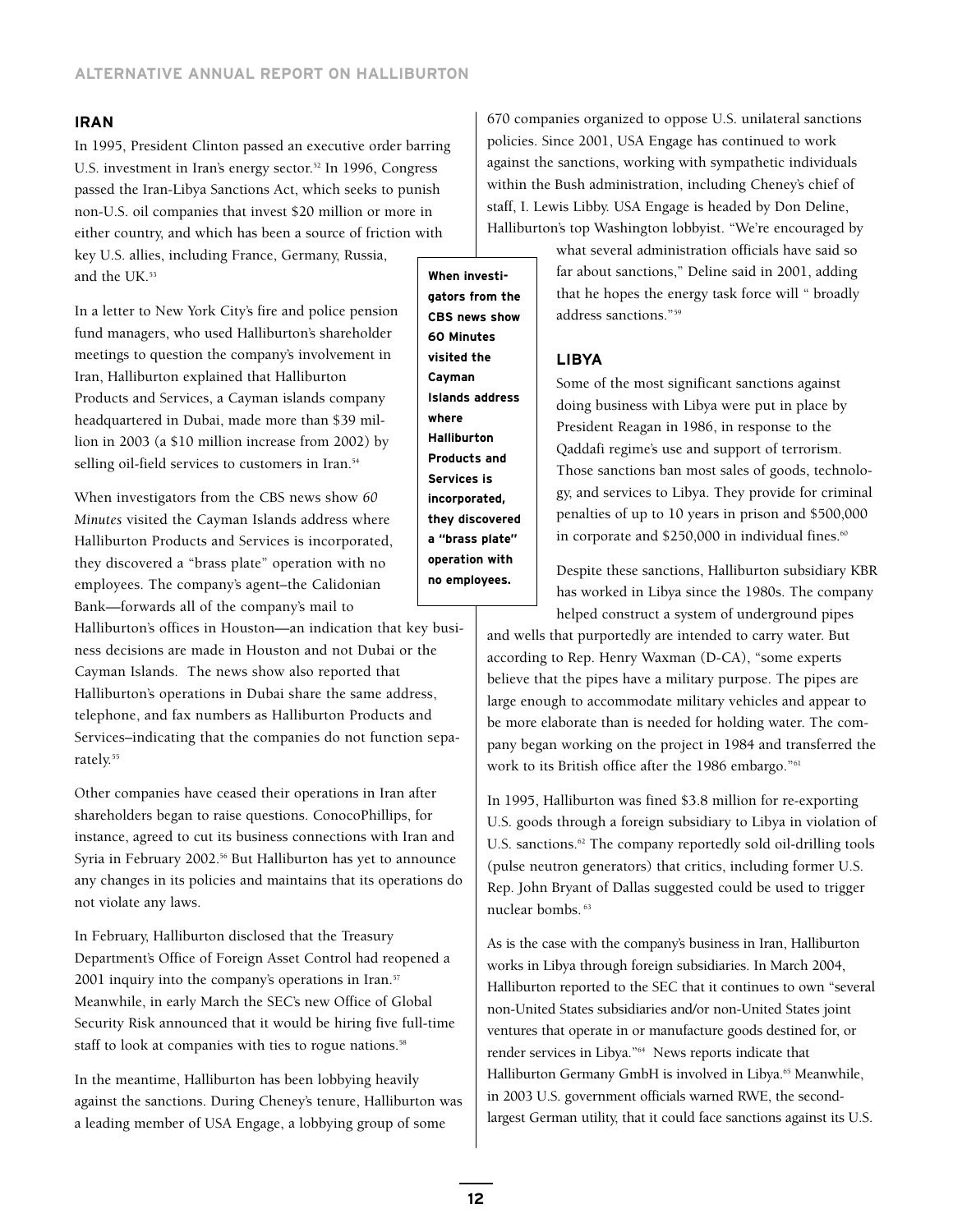operations if it does not scale back plans for a project in Libya.<sup>66</sup>

UN sanctions on Libya were lifted on September 12, 2003. Unilateral U.S. sanctions continue to remain in force, although the Bush administration says it is considering lifting them because of the country's renunciation of nuclear ambitions.<sup>67</sup> In February, the White House lifted a 23-year-old ban on Americans traveling to Libya and said U.S. companies that had been in Libya before the sanctions can start negotiating their return, pending the end of the trade ban. Halliburton was in Libya before the ban.

#### **BURMA**

Halliburton's engagement in Burma began as early as 1990, two years after a brutal military regime (SLORC) took power by voiding the election of the National League for Democracy, the party of Aung San Suu Kyi. In the early 1990's, Halliburton Energy Services joined with Britain-based Alfred McAlpine to

provide pre-commissioning services to the Yadana pipeline.

To facilitate the Yadana pipeline's construction, the Burmese military forcibly relocated towns along the onshore route. According to the U.S. Department of Labor, "credible evidence exists that several villages along the route were forcibly relocated or depopulated in the months before the productionsharing agreement was signed."68

According to EarthRights International (ERI), the Yadana and Yetagun pipeline consortia—Unocal, Total, and Premier—knew of and benefited from the crimes committed by the Burmese military on behalf of the projects. An ERI investigation concluded that construction and operation of the pipelines involved the use of forced labor, forced relocation, and even murder, torture, and rape. In addition, as the largest foreign investment projects in Burma, the pipelines will provide revenue to prop up the regime, perhaps for decades to come.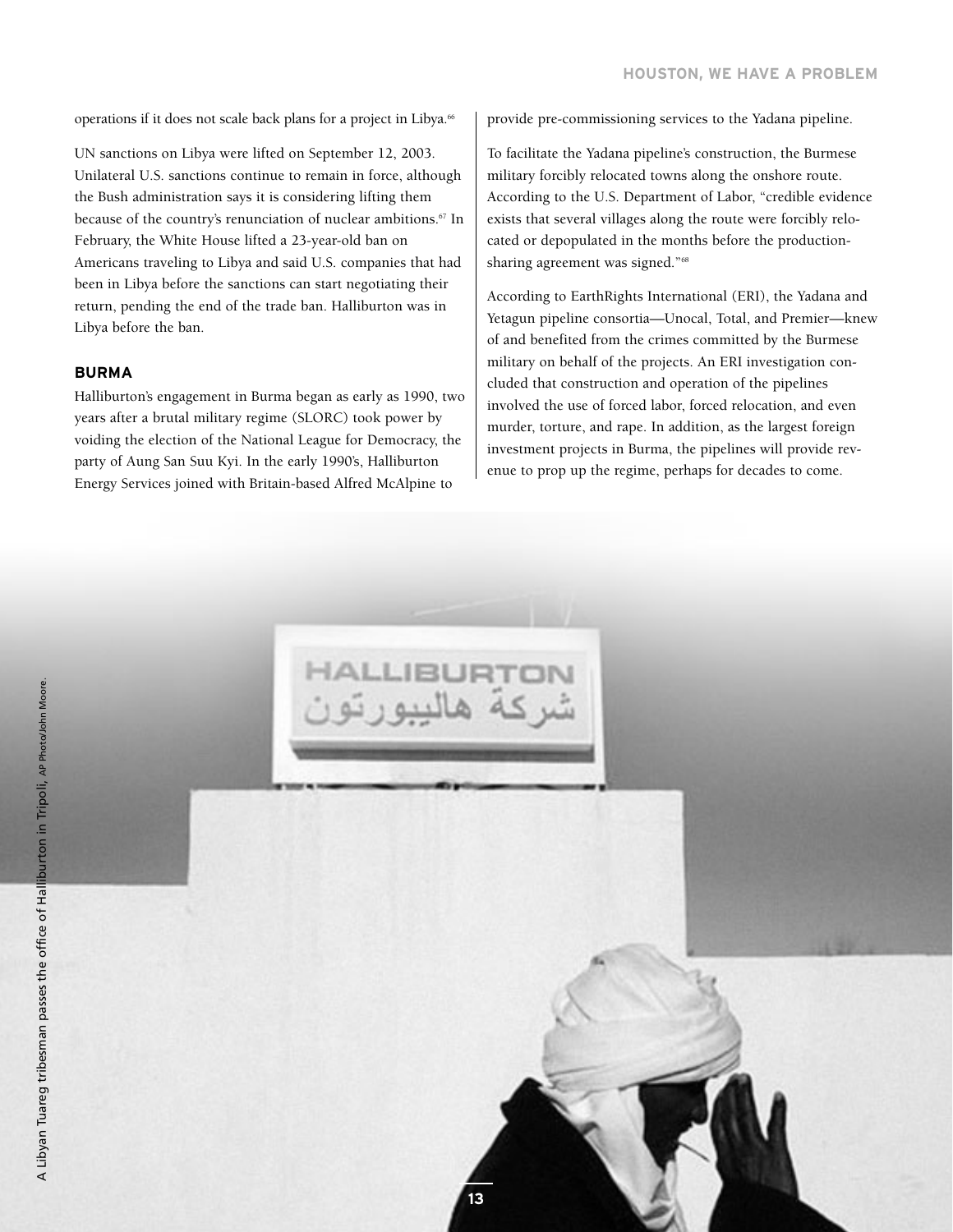In 1997, after Dick Cheney joined Halliburton, the Yadana field developers hired European Marine Services (EMC) to lay the 365-kilometer offshore portion of the Yadana gas pipeline. EMC is a 50-50 joint venture between Halliburton and Saipem of Italy. Early in his tenure as Halliburton CEO, Cheney also signed a tentative deal with the government of India to bring Burmese gas to Indian customers.

Shortly before the 2000 election, Cheney defended Halliburton's involvement in Burma by pointing out that the company had not broken the U.S. law imposing sanctions on Burma, which forbids new investments in the country. "You have to operate in some very difficult places and oftentimes in countries that are governed in a manner that's not consistent with our principles here in the United States," Cheney told Larry King. "But the world's not made up only of democracies."

#### **ANGOLA**

Halliburton has benefited from \$200 million in ExIm support for oil field developments in the enclave of Cabinda. According to a March 2004 Global Witness report, "new evidence from IMF documents and elsewhere confirm previous allegations made by Global Witness that over \$1 billion per year of the country's oil revenues—about a quarter of the state's yearly income—has gone unaccounted for since 1996. Meanwhile, one in four of Angola's children die before the age of five and one million internally displaced people remain dependent on international food aid."

The watchdog group blamed "political and business elites" with "exploiting the country's civil war to siphon off oil revenues. Most recently, evidence has emerged in a Swiss investigation of millions of dollars being paid to President Dos Santos himself. The government continues to seek oil-backed loans at high rates of interest which are financed through opaque and unaccountable offshore structures. A major concern exists that Angola's elite will now simply switch from wartime looting of state assets to profiteering from its reconstruction."<sup>69</sup>

#### **BANGLADESH**

In a 1996 deal witnessed by Bangladesh's then-Prime Minister Sheik Hasina and Britain's Prime Minister John Major, Cheney and UK-based Cairn Energy signed a gas purchase and sales agreement with state-owned Petrobangla.<sup>70</sup> Halliburton took a

25 percent stake in the offshore Sangu field in exchange for building a pipeline to the coast.

Ever since, Halliburton and Cairn Energy have pressed Bangladesh's government to drop a ban on the export of its natural gas, even though four of five people in the country have no access to electricity, and even though proven gas reserves can only supply another 20 years of domestic consumption. The World Bank, which has financed the Sangu



**Bangladesh, one of the world's poorest countries, has accumulated a debt in payments to Halliburton and Cairn, and now, says the Bank, the country must make pay this bill by mortgaging its future.**

field, joined the side of Halliburton: It has determined that Bangladesh is too poor to consume gas at global market prices. Bangladesh, one of the world's poorest countries, has accumulated a debt in payments to Halliburton and Cairn, and now, says the Bank, the country must make pay this bill by mortgaging its future.

"Bangladesh's gas reserves are a major potential source of foreign exchange earnings, if opposition to their export can be overcome," reads a recent Bank country strategy. "Prospects for further investment depend on the government's willingness to allow gas exports without which the limited domestic market demand will hold back exploration and production."71

The U.S. government, too, is pressuring Bangladesh to drop its export ban. In August 2003, U.S. Ambassador Harry K. Thomas asserted, "We would like to see a certain amount of natural gas to be exported, in an honest and transparent manner. Your Finance Minister [Saifur Rahman] has said about turning Bangladesh into a middle-income country, and this is one way of achieving that."72

But former World Bank chief economist Joseph Stiglitz sees this kind of pressure as antithetical to his former employer's alleged reason to exist: to eliminate global poverty. Stiglitz advised Bangladesh to preserve, not export, its gas reserves. "It is better for Bangladesh to keep its gas reserve for the future," he told reporters in August 2003. "Gas reserve is your security against any volatility of energy prices on the international market. One should be very careful about the pace of extraction. If you exploit your reserves quickly, you will have to be dependent upon imports later."73

#### **WESTERN SIBERIA**

In 2000, Halliburton CEO Dick Cheney personally lobbied ExIm to finance Halliburton's deal to equip the Samotlor oil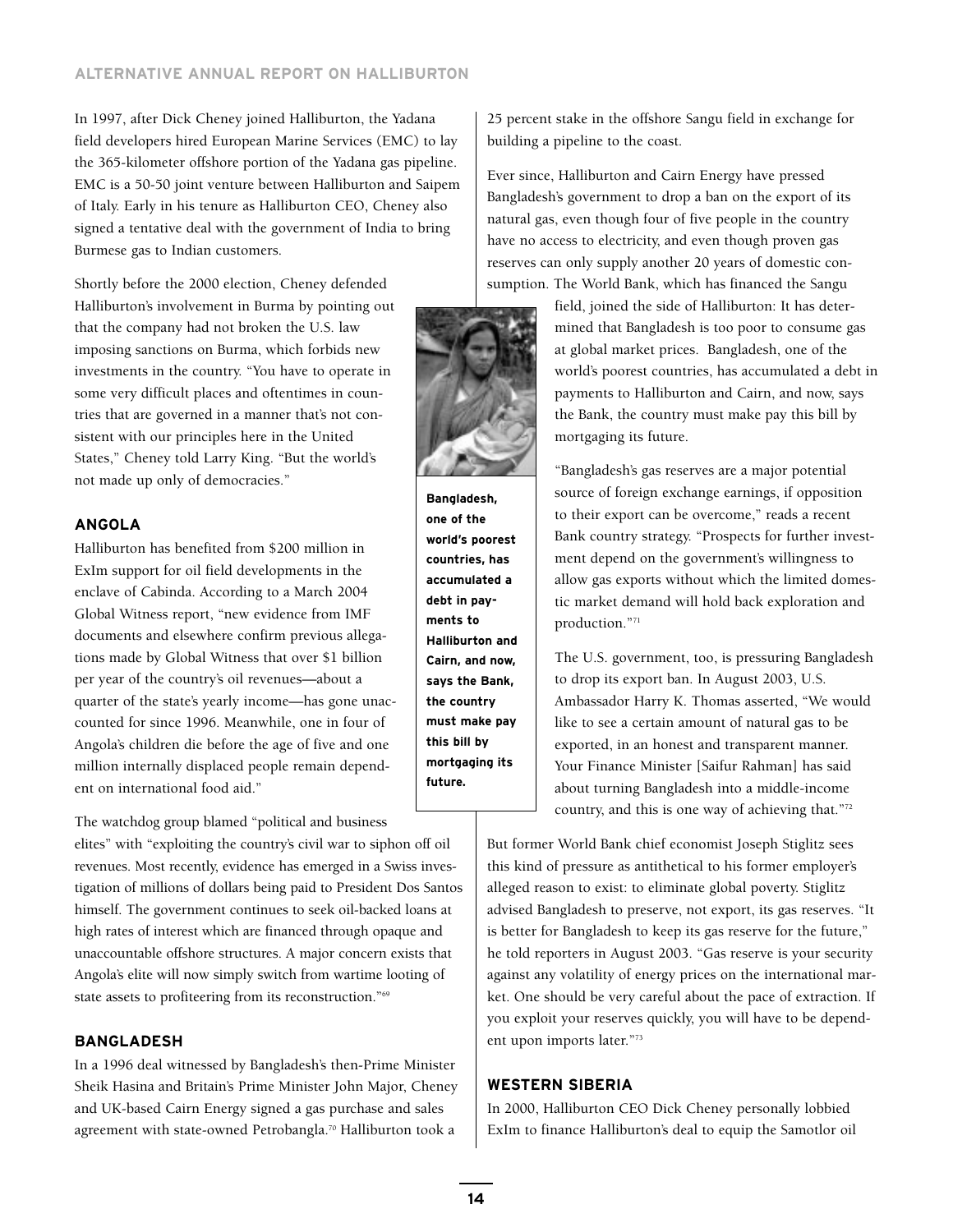field. He was able to overcome objections raised by the U.S. State Department.

The State Department initially rejected the loan package in December 1999. While objections to the loans were diverse, including the brutal military campaign in Chechnya, Secretary of State Madeleine Albright particularly cited corruption as the key concern meriting the invocation of the Chafee Amendment. This little known and rarely used legal provision allows the secretary of state to block ExIm financing deemed to violate the "national interest." "Our principal interest was promoting the rule of law in Russia," said a State Department official.

In a meeting with Alan Larson, the U.S. undersecretary of state for economic, business, and agricultural affairs, Cheney reportedly emphasized the impact the financing package delay would have on his company. Albright backed down.

A State Department official said the decision turned after the U.S. "opened a dialogue with the Russian government to impress upon them the need to address weaknesses in Russia's legal framework that led to the abuses in this case."74 (Interestingly Larson was the only Clinton appointee at the State department to keep his job when the Bush-Cheney team took over in  $2000$ .)<sup>75</sup>

#### **KAZAKHSTAN**

Halliburton is a contractor in three major oil developments— Uzen, Karachaganak, and Alibekmola—that have sustained President Nursultan Nazarbayev's notorious autocratic rule. "It's almost as if the opportunities [in Kazakhstan] have arisen overnight," Cheney marveled in 1998.76

The Karachaganak "opportunity," later supported by a \$120 million loan from the World Bank's International Finance Corporation, arose from corruption, according to a recent indictment handed down by U.S. prosecutors.

On April 2, 2003, a federal grand jury in New York indicted U.S. businessmen James Geffen on charges that he bribed Kazakh officials in two Karachaganak-related transactions: "Mobil Oil's 1995 agreement to finance the processing and sale of gas condensate from the Karachaganak oil and gas field" and "Texaco and other oil companies' purchase of a share in the Karachaganak oil and gas field in 1998."<sup>77</sup>

#### **AZERBAIJAN**

**15**

Dick Cheney lobbied to remove congressional sanctions against aid to Azerbaijan—sanctions imposed because of concerns about ethnic cleansing. Cheney said the sanctions were the result only of groundless campaigning by the Armenian-American lobby. In 1997, KBR bid on a major Caspian project from the Azerbaijan International Operating Company.78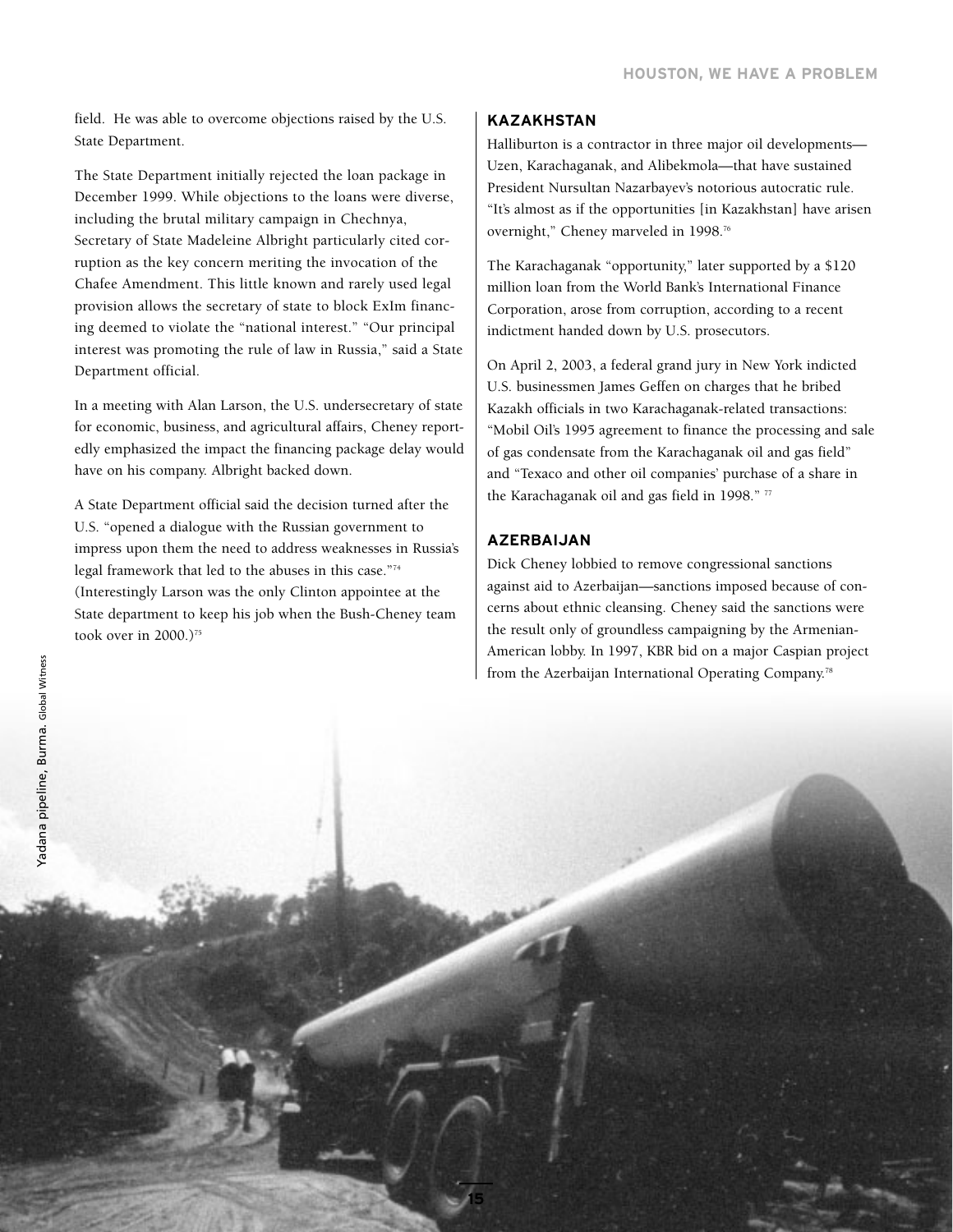# **HALLIBURTON AROUND THE WORLD**

| <b>COUNTRY</b>        | <b>PROJECT</b>                                   |                         | INSTITUTION YEAR APPROVED SMILLIONS (A) |              |  |
|-----------------------|--------------------------------------------------|-------------------------|-----------------------------------------|--------------|--|
| Algeria               | Algeria oil and gas fields (including Tabenkort) | <b>Exim</b>             | 1992                                    | 58.8         |  |
|                       |                                                  | <b>Exlm</b>             | 1992                                    | 278.7        |  |
|                       |                                                  | Exlm                    | 2000                                    | 146.4        |  |
| Algeria               | <b>LNG-1 production plant</b>                    | <b>Exlm</b>             | 1992                                    | 346.5        |  |
| Angola                | <b>Cabinda Concession oil production</b>         | <b>Exlm</b>             | 1998                                    | 200          |  |
| Azerbaijan            | Azeri, Chirag, Gunashli oil fields               | <b>EBRD</b>             | 2003                                    | 30           |  |
|                       |                                                  | <b>IFC</b>              | 2003                                    | 60           |  |
|                       | Early Oil field and pipeline development         | <b>EBRD</b>             | 1998                                    | 200          |  |
|                       |                                                  | <b>IFC</b>              | 1998                                    | 200          |  |
|                       | Guneshli oil field restructuring                 | <b>IBRD/IDA</b>         | 1995                                    | 20.9         |  |
| <b>Bangladesh</b>     | Gas pipeline network                             | <b>OPIC</b>             | 1997                                    | 100          |  |
|                       |                                                  | <b>IBRD/IDA</b>         | 1996                                    | 120.8        |  |
| Bangladesh, India     | Cairn Energy oil and gas developments            | <b>IFC</b>              | 2004                                    | 40           |  |
| <b>Brazil</b>         | Barracuda-Caratinga oil field                    | MIGA                    | 2001                                    | 72           |  |
| <b>Brazil</b>         | Bolivia-to-Brazil gas pipeline                   | <b>IDB</b>              | 1997                                    | 240          |  |
|                       |                                                  | <b>MIGA</b>             | 1999                                    | 14.8         |  |
|                       |                                                  | <b>IBRD/IDA</b>         | 1997                                    | 130          |  |
|                       |                                                  | <b>IBRD/IDA</b>         | 2001                                    | 180          |  |
| <b>Chad, Cameroon</b> | Chad (Doba) oil field, pipeline through Cameroon | Exlm                    | 2000                                    | 151.8        |  |
|                       |                                                  |                         |                                         |              |  |
|                       |                                                  | <b>IBRD/IDA</b>         | 2000                                    | 151.3        |  |
|                       |                                                  | <b>IFC</b>              | 2000                                    | 400<br>409.1 |  |
| China                 | Castle Peak 2,400 MW gas-fired power plant       | <b>Exlm</b>             | 1993                                    |              |  |
| <b>China</b>          | Nanhai Petrochemical Complex                     | <b>Exlm</b>             | 2003                                    | 200          |  |
| China                 | Ping Hu oil and gas development                  | <b>ADB</b>              | 1995                                    | 130.9        |  |
| Colombia              | Oleoducto Central (Oil Central Pipeline)         | <b>Exlm</b>             | 1992                                    | 47.1         |  |
|                       |                                                  | <b>Exim</b>             | 1994                                    | 51.4         |  |
|                       |                                                  | Exlm                    | 1995                                    | 10.3         |  |
| India                 | Coal India mining expansion                      | <b>IBRD/IDA</b>         | 1997                                    | 532          |  |
| Georgia               | Early Oil pipeline study                         | <b>IBRD/IDA</b>         | 1997                                    | 1.4          |  |
| Kazakhstan            | Alibekmola oil fields                            | <b>IFC</b>              | 2002                                    | 3.6          |  |
| Kazakhstan            | Karachaganak oil field                           | <b>IFC</b>              | 2002                                    | 150          |  |
| Kazakhstan            | Uzen oil field                                   | <b>IBRD/IDA</b>         | 1996                                    | 109          |  |
| <b>Mexico</b>         | <b>Burgos Basin gas development</b>              | Exlm                    | 1998                                    | 176.9        |  |
|                       |                                                  | <b>Exlm</b>             | 2001                                    | 130          |  |
| <b>Mexico</b>         | <b>Cantarell oil field</b>                       | <b>Exlm</b>             | 2001                                    | 300          |  |
|                       |                                                  | <b>Exlm</b>             | 2004                                    | 287.3        |  |
| Mexico                | New Pidiregas oil and gas field                  | Exlm                    | 2003                                    | 400          |  |
| <b>Mozambique FIX</b> | Pande gas fields                                 | <b>IBRD/IDA</b>         | 1994                                    | 30           |  |
| Nigeria               | Nigeria LNG Ltd. plant                           | Exim                    | 2002                                    | 135          |  |
|                       |                                                  | <b>AfDB</b>             | 2002                                    | 100          |  |
| Qatar                 | Qatargas gas field and LNG plant                 | Exlm                    | 1997                                    | 318.7        |  |
| <b>Russia</b>         | East Orenburg oil and gas field (ZAO Stimul)     | <b>OPIC</b>             | 1999                                    | 30           |  |
|                       |                                                  | <b>EBRD</b>             | 1999                                    | 30           |  |
|                       |                                                  | <b>MIGA</b>             | 2001                                    | 100          |  |
| <b>Russia</b>         | Sakhalin II oil and gas development              | <b>OPIC</b>             | 1997                                    | 116          |  |
|                       |                                                  | <b>EBRD</b>             | 1997                                    | 116          |  |
| <b>Russia</b>         | Tyumen Oil (Samotlor oil field and Ryazan refin- | Exlm                    | 1994                                    | 279          |  |
|                       | ery)                                             | <b>Exlm</b>             | 2000                                    | 292          |  |
| <b>Thailand</b>       | <b>Gulf of Thailand gas pipeline</b>             | <b>ADB</b>              | 1993                                    | 100          |  |
|                       |                                                  | <b>IBRD/IDA</b>         | 1993                                    | 105          |  |
|                       |                                                  | <b>IBRD/IDA</b>         | 1995                                    | 155          |  |
|                       |                                                  | All, 1993 to early 2004 |                                         | 7,832        |  |
| <b>GLOBAL</b>         |                                                  |                         |                                         |              |  |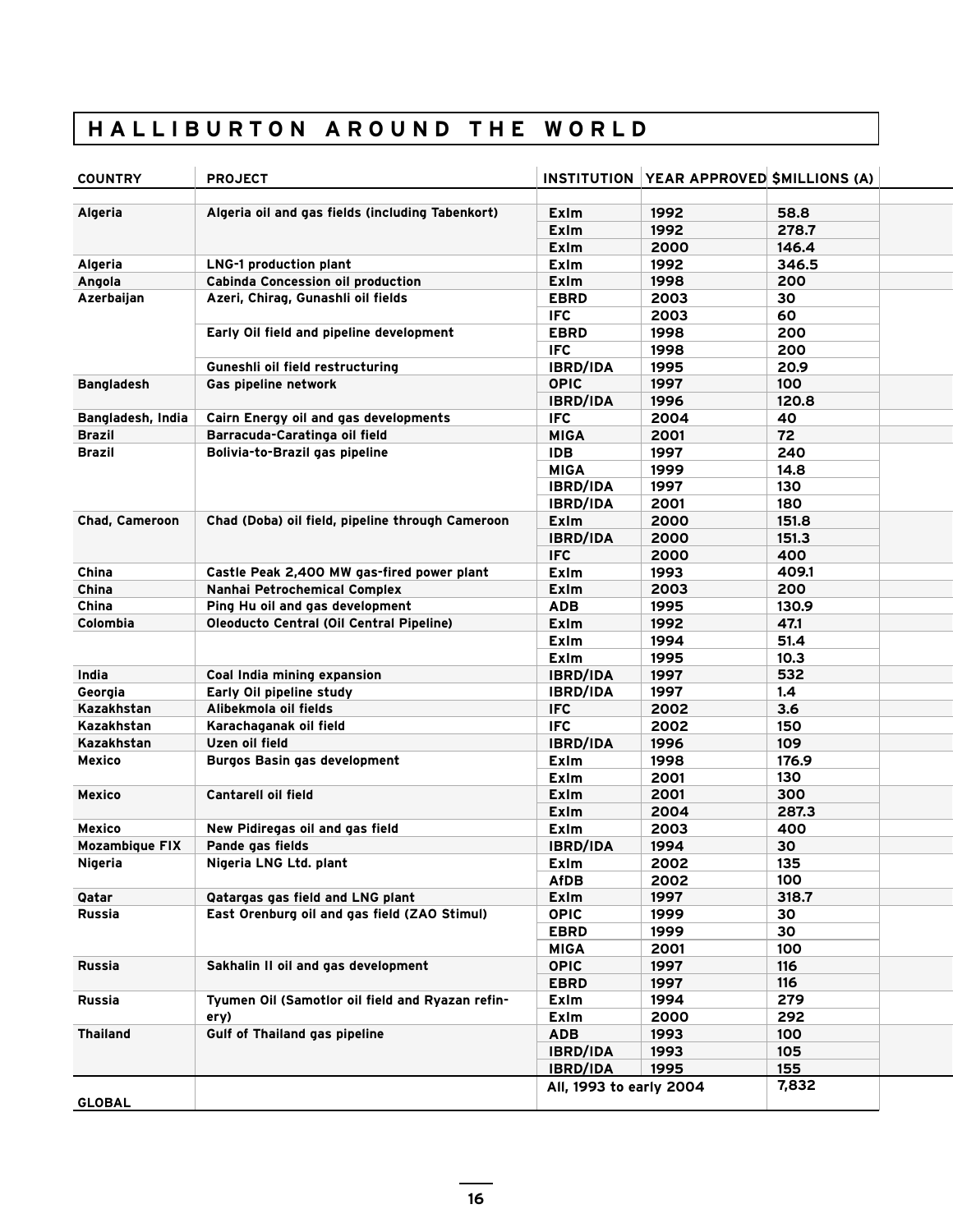| <b>HALLIBURTON INVOLVEMENT</b>               | <b>OTHER MULTINATIONALS</b>                                                              |
|----------------------------------------------|------------------------------------------------------------------------------------------|
|                                              |                                                                                          |
| <b>Field contractor</b>                      | Total                                                                                    |
|                                              |                                                                                          |
|                                              |                                                                                          |
| <b>Engineering services</b>                  | <b>Bechtel</b>                                                                           |
| Oil field contractor                         | Chevron, Elf, Agip                                                                       |
| <b>ACG Phase 1 developer</b>                 | BP, ExxonMobil, Lukoil, Statoil, Unocal, TPAO                                            |
|                                              |                                                                                          |
|                                              |                                                                                          |
| Gas field owner (25% stake in joint          | Cairn Energy, Occidental, Ocean Energy, Shell, Unocal                                    |
| venture with Cairn)                          |                                                                                          |
|                                              |                                                                                          |
| <b>Lead contractor</b>                       | Itochu, Mitsubishi, Mitsui                                                               |
| <b>Pipeline builder</b>                      | BHP, British Gas, El Paso Energy, Enron, Shell, Murphy Bros.                             |
|                                              |                                                                                          |
|                                              |                                                                                          |
|                                              |                                                                                          |
| Project developer                            | ChevronTexaco, ExxonMobil, Petronas                                                      |
|                                              |                                                                                          |
| Gas field developer                          | ExxonMobil, BP                                                                           |
| <b>Equipment supplier</b>                    | Bechtel, Stone & Webster, Triconex                                                       |
| <b>Pipeline builder</b>                      | <b>Saipem</b>                                                                            |
| <b>Pipeline contractor</b>                   | Techint, BP, Total, IPL Energy, TransCanada Pipelines, Triton Energy                     |
| <b>Equipment supplier</b>                    | Atlas Copco, Ingersoll-Rand, Komatsu, Penske                                             |
|                                              |                                                                                          |
| <b>Field developer</b>                       | BP, ExxonMobil, Lukoil, Statoil Unocal                                                   |
| <b>Field developer</b>                       | <b>Nelson Resources</b>                                                                  |
| <b>Field engineer</b>                        | Eni, British Gas, ChevronTexaco, Lukoil, Schlumberger, Texaco, ExxonMobil                |
| <b>World Bank contractor</b>                 | China National Petroleum Corp., Ferrostaal, Spig Interpipe, Bonus Resources, SNC Lavalin |
| <b>Field contractor</b>                      | M-I Drilling Fluids, Schlumberger, Tetra, Weatherford, Peerless, Owen Oil Tools          |
| <b>Equipment and services</b>                | Bechtel, Horizon, Pride Offshore, Schlumberger, BJ Services, ABS Integrated Svcs         |
|                                              |                                                                                          |
| <b>Equipment and services</b>                | Schlumberger, Solar Turbines, Kvaerner                                                   |
|                                              |                                                                                          |
| <b>Equipment and services</b>                | Schlumberger, M-I, Weatherford, BJ Services, Baker Hughes, Petrotech                     |
| <b>Enron contractor</b>                      | <b>Enron</b>                                                                             |
| <b>Engineering and construction services</b> | Shell, Total, Agip, Technip, Snamprogetti                                                |
| <b>Equipment supplier</b>                    | ExxonMobil, Itochu, Nissho Iwai, Korea Gas                                               |
| <b>Production design</b>                     | Avalon Int'l, Victory Oil                                                                |
|                                              |                                                                                          |
|                                              |                                                                                          |
| Engineering, procurement, other              | Fluor Daniel, Marathon Oil, Mitsui, Shell, Mitsubishi                                    |
| <b>services</b>                              |                                                                                          |
| <b>Equipment supplier</b>                    | <b>ABB Lummus, Gulf Canada</b>                                                           |
|                                              |                                                                                          |
| Gas field contractor                         | ChevronTexaco, Mitsui, Total, Unocal                                                     |
|                                              |                                                                                          |
|                                              |                                                                                          |

 $\sim$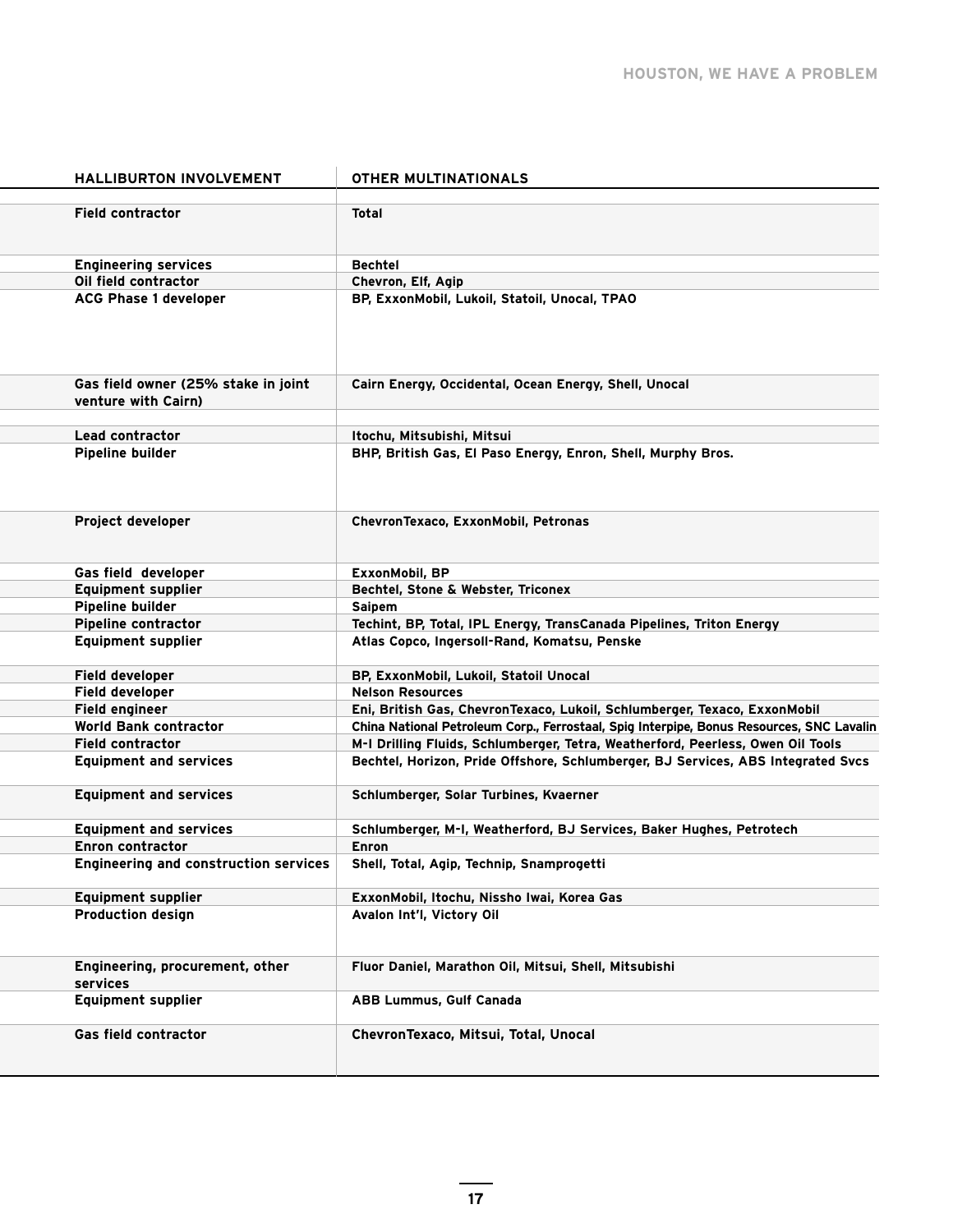#### **NOTES:**

This table describes U.S. taxpayer-financed overseas fossil fuel extractive projects in which Halliburton is involved as an investor, contractor, or operator. Sources include the World Bank Group, regional development banks, U.S. government, and corporate and news sources. Further information on these projects is available at the Sustainable Energy and Economy Network web site, http://www.seen.org .

(a) The value (\$millions) listed is the total amount of financing (loans, equity investment, credits, or guarantees) for projects in which Halliburton is involved. The value does not reflect the value of each company's investments, profits, or contracts, with each project.

ADB = Asian Development Bank (financed in part by the U.S. government)

AfDB = African Development Bank (financed in part by the U.S. government)

EBRD = European Bank for Reconstruction and Development (financed in part by the U.S. government)

ExIm = U.S. Export-Import Bank (part of the U.S. government)

IBRD/IDA = International Bank for Reconstruction and Development / International Development Agency (part of the World Bank Group)

IDB = Inter-American Development Bank (financed in part by the U.S. government)

IFC = International Finance Corporation (part of the World Bank Group)

MIGA = Multilateral Investment Guarantee Agency (part of the World Bank Group)

OPIC = Overseas Private Investment Corporation (part of the U.S. government)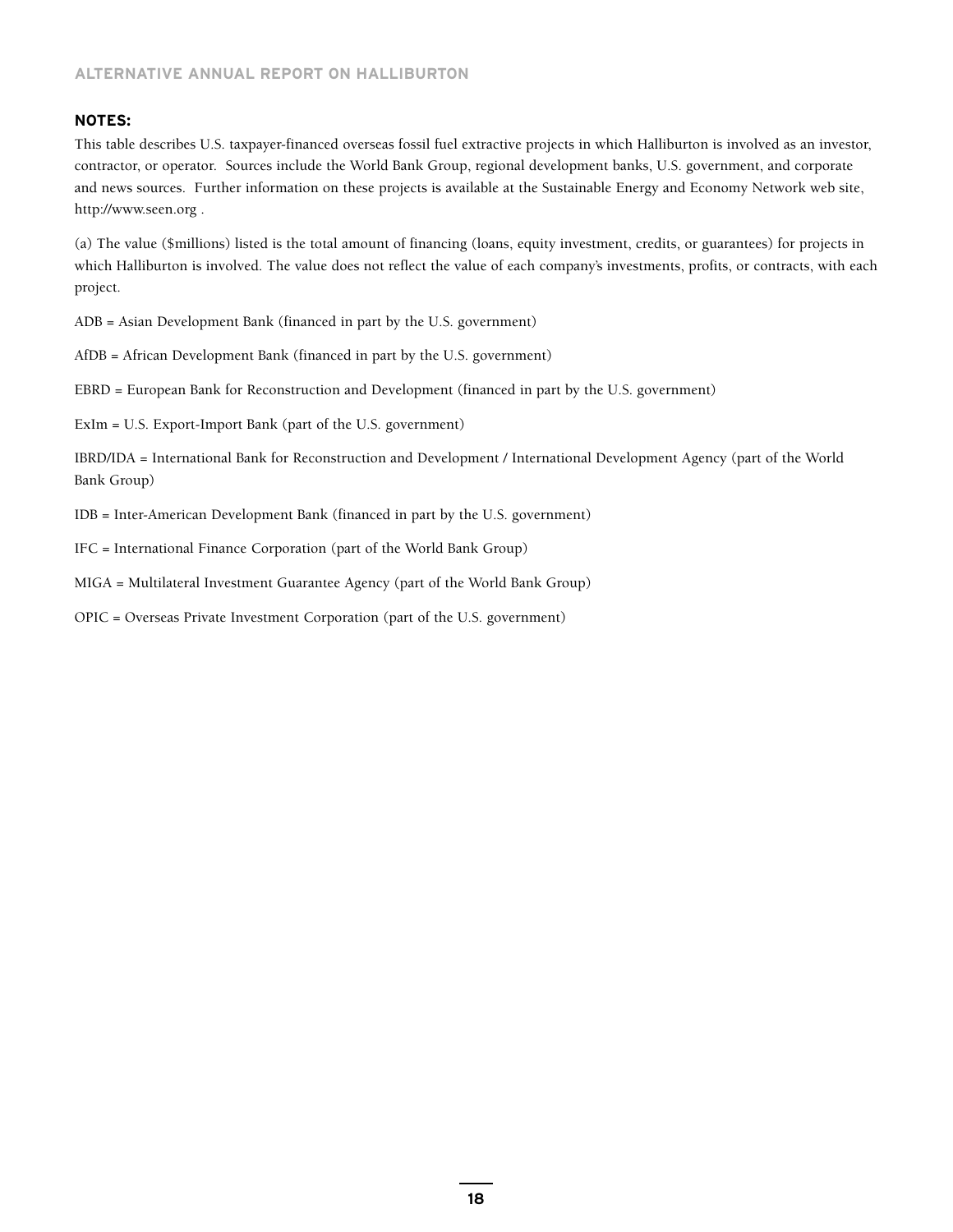# **C ORPORATE WELFARE AND POLITICAL CONNECTIONS**

In 2000*, The Chicago Tribune* quoted a Halliburton vice president, Bob Peebler, saying, "Clearly Dick gave Halliburton some advantages. Doors would open."81

Doors did open for Halliburton while U.S. Vice President Dick Cheney was the company's CEO—especially doors in Washington. While Cheney was in charge of Halliburton, he parlayed political connections and taxpayer assistance into a dramatic global expansion that was fueled through corporate welfare. These corporate welfare checks, paid for by U.S. taxpayers, came in the form of subsidies from the World Bank Group, ExIm, and other international lending institutions.

No corporation has benefited more from World Bank fossil fuel extractive project financing than Halliburton. Since 1992, the Bank approved more than \$2.5 billion in finance for 13 Halliburton projects.<sup>82</sup> ExIm is an even more significant financier of Halliburton's global expansion. Since 1992, ExIm's board has approved more than \$4.2 billion for 20 Halliburton projects. Other U.S. taxpayer-financed institutions, including OPIC and regional development banks<sup>83</sup>, tossed in another \$1.1 billion for Halliburton-related projects, bringing the overall total U.S. taxpayer-supported finance for Halliburton's overseas projects since 1992 to more than \$7.8 billion.

These institutions support Halliburton projects that span the world, from the coal mines of India to the oil fields of Chad and Colombia. Some of these corporate welfare projects are now under government investigation, such as the Nigeria LNG plant, where not only are Halliburton representatives accused of corrupt transactions, they are also accused, by Nigerian activists, of complicity in the violent suppression of dissent and relocation of Bonny Islanders. This project received \$235 million in financial support from ExIm and the African Development Bank in 2002.



When the World Bank and ExIm become involved in Halliburton projects, they provide a cloak of legitimacy to the company's business deals with some of the world's most unsavory governments. Additionally, the entire practice of providing government loans for fossil fuel development is under fire, even from the World Bank itself. A vast body of evidence shows that public money is being used to perpetuate an indus-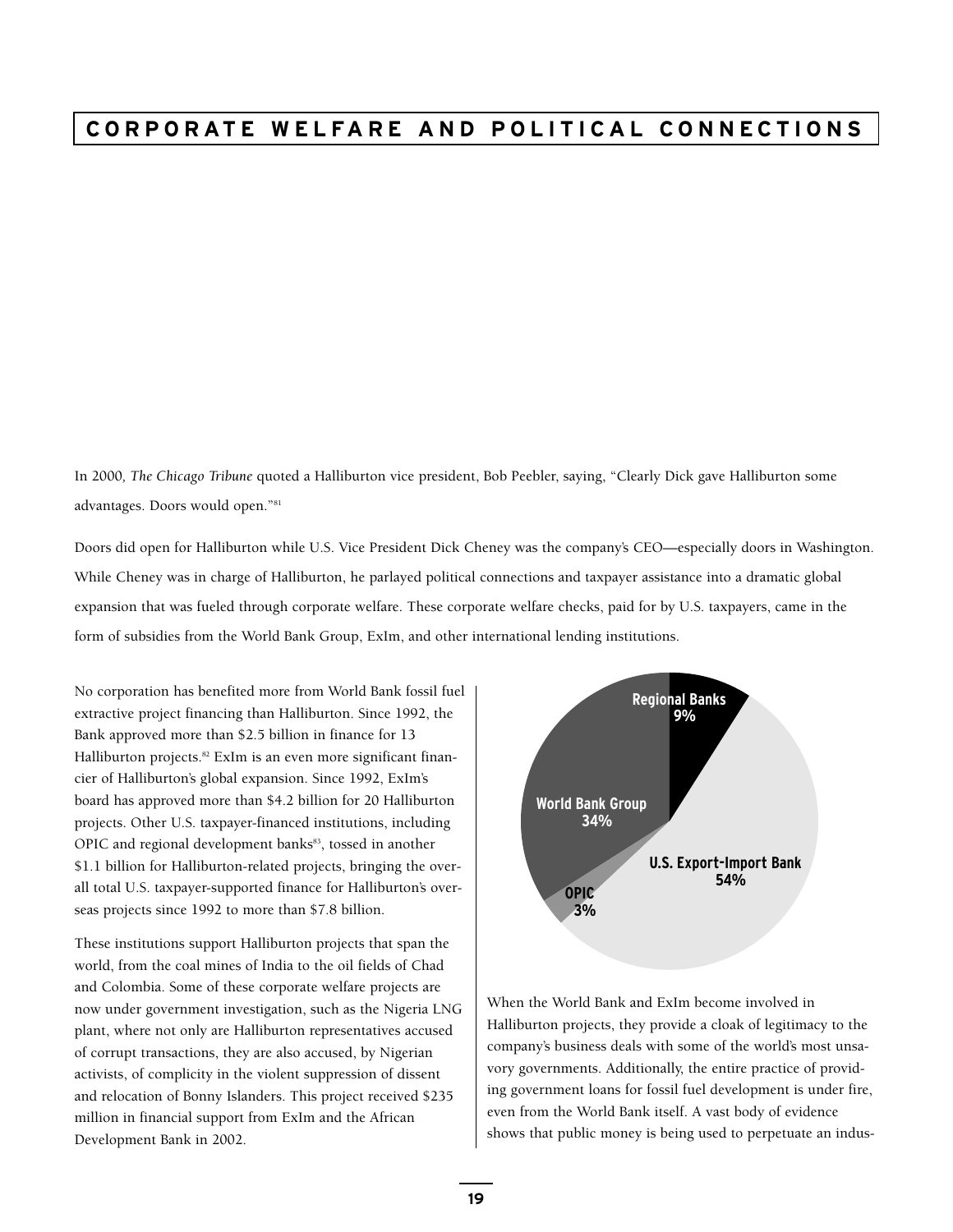try that is at the root of climate change, wars, corruption, and a widening gap between rich and poor. These systemic troubles led a January 2004 World Bank-commissioned study, the *Extractive Industries Review*, to recommend that the Bank get out of the oil extraction business altogether.

#### **CAMPAIGN CONTRIBUTIONS AND LOBBYING**

Cheney's extensive political connections and ties to Halliburton are not the only way Halliburton opens doors in Washington. Halliburton, along with other energy corporations, has been one of the most steadfast supporters of the Bush administration. There are more "Pioneers" (individuals who have committed themselves to generating \$100,000 or more in hard money contributions for Bush) from energy company executives than any other economic sector.

Even among this stalwart industry, Halliburton stands out. The company has contributed over \$1.1 million in soft money and donations since 1995. Halliburton's Political Action Committee (PAC) contributed more than \$700,000 to federal candidates over the last five election cycles. Halliburton also made \$432,375 in soft money contributions beginning in 1995 and ending in November 2002 when the Bipartisan Campaign Reform Act took effect and banned the national parties and federal candidates from raising such money.

In addition to contributing to specific political candidates, Halliburton has spent \$2.6 million lobbying public officials since 1998, employing well-connected lobbyists with extensive histories in the Defense Department and on congressional oversight committees. One former Halliburton lobbyist, David Gribbin, served as Dick Cheney's administrative assistant dur-

#### **HALLIBURTON PAC & SOFT MONEY EXPENDITURES January 1, 1995 through December 31, 2003**

| <b>PAC</b>       |                    | Soft             |                    |  |
|------------------|--------------------|------------------|--------------------|--|
| <b>Democrats</b> | <b>Republicans</b> | <b>Democrats</b> | <b>Republicans</b> |  |
| \$44,500         | \$710,002          | \$0              | \$432,375          |  |
|                  | \$754,502          |                  | \$432,375          |  |

\*Soft money includes donations by executives and/or affiliates. The ban on soft money raising by national parties went into effect on November 6, 2002. While many companies make contributions to both political parties, over 94 percent of Halliburton's hard money contributions since 1995 have gone to Republicans. All of Halliburton's soft money contributions went to the Republican Party.

ing his tenure in the House of Representatives and as assistant secretary for legislative affairs under Cheney in the Pentagon. Another lobbyist, Donald Deline, served as legislative counsel to Cheney when he was secretary of defense and later became counsel to the Senate Committee on Armed Services.

Halliburton gave \$376,952 in contributions during the 2000 presidential election cycle and will likely spend a similarly large amount in the upcoming presidential election. Every presidential election cycle usually sees a spike in contributions from many industries, including energy and energy services. This year especially, companies like Halliburton will likely be relying heavily on PAC contributions to ensure a Congress favorable to its needs.

\*Hard money refers to contributions raised by candidates, the parties, or other political committees subject to federal contribution limits and disclosure requirements

#### **HALLIBURTON PAC, SOFT MONEY & LOBBYING EXPENDITURES**

**January 1995 through December 2003**

| <b>Election Cycle</b> | Lobbying Expenditures* | <b>PAC &amp; Soft Money Contributions**</b> | <b>Total</b> |
|-----------------------|------------------------|---------------------------------------------|--------------|
|                       |                        |                                             |              |
| 1995-1996             | \$218,000              | \$218,000                                   |              |
| 1997-1998             | \$540,000              | \$354,175                                   | \$894,175    |
| 1999-2000             | \$1,200,000            | \$376,952                                   | \$1,576,952  |
| 2001-2002             | \$600,000              | \$163,250                                   | \$763,250    |
| 2003                  | \$300,000              | \$75,500                                    | \$375,500    |
| Total                 | \$2,640,000            | \$1,187,877                                 | \$3,827,877  |

\*Lobbying reports available only for the years 1998 through 2003.

\*\*Soft money includes donations by executives and/or affiliates. The ban on

soft money went into effect on November 6, 2002.

<sup>\*\*</sup> Soft money refers to contributions made outside the limits and prohibitions of federal law, including large individual and direct corporate and union contributions. PAC refers to a political-action committee established and operated by individuals, organizations, corporations, or labor unions that solicits hard money contributions from members or executives to support or oppose federal candidates.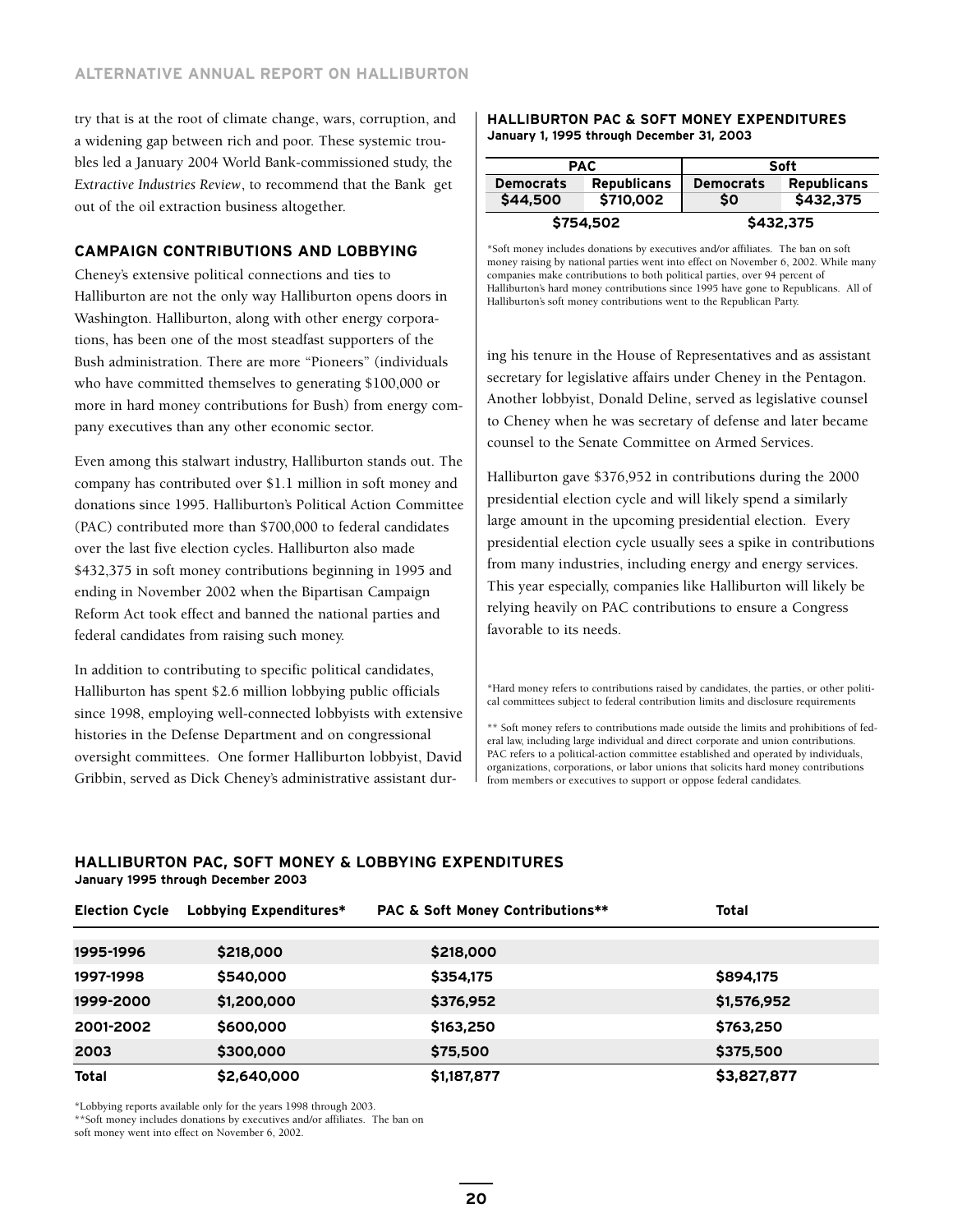# **C ONCLUSION AND RECOMMENDATIONS**

On May 19, Halliburton will hold its annual shareholders meeting in Houston, Texas. David Lesar, Halliburton's CEO, has said, "One day, I believe, we will look back on 2003 as a watershed year when we took steps to become a leaner, tougher organization and continued to put ourselves in position to win in the years ahead." 2003 is also the year when Halliburton will, beyond a doubt, have established itself as one of the most unpatriotic corporations in America.

As documented in this report, Halliburton's track record in Iraq is scandalous, from the company's failure to live up to the terms of its contract to its overcharging millions of dollars to U.S. taxpayers. Elsewhere in the world, Halliburton's practices are similarly abhorrent, and include bribing political officials, dodging taxes through the use of offshore subsidiaries, and side-stepping federal laws in order to do business with some of the most corrupt and brutal regimes in the world.

But Halliburton is embedded in the Bush administration, the company has continued to receive lucrative government contracts despite its unethical and illegal business practices. It is the leading partner among the "coalition of the billing" in Iraq and the sole provider of support services to the U.S. military.

Rather than being rewarded for its unethical and possibly illegal behavior, Halliburton should be held accountable for its past and current practices. The Pentagon's decision to refer

Halliburton's actions to the Justice Department for a criminal investigation is commendable and an important first step. However, a much broader inquiry is needed into the politics of contract decisions and the performance of corporations that have been given billions of taxpayer dollars.

The following recommendations are directed to Halliburton's executives and shareholders as well as U.S. policy makers. If enacted, they would go a long way toward protecting U.S. taxpayers and Iraqis from fraud, waste, and corruption by Halliburton. They would also show the American public that Halliburton and American politicians take seriously our concerns about war profiteering and corporate cronyism. As Congressman James Leach said in January of this year: "It's not a partisan issue, the public has a right to expect that its resources are carefully dispersed and honestly spent ."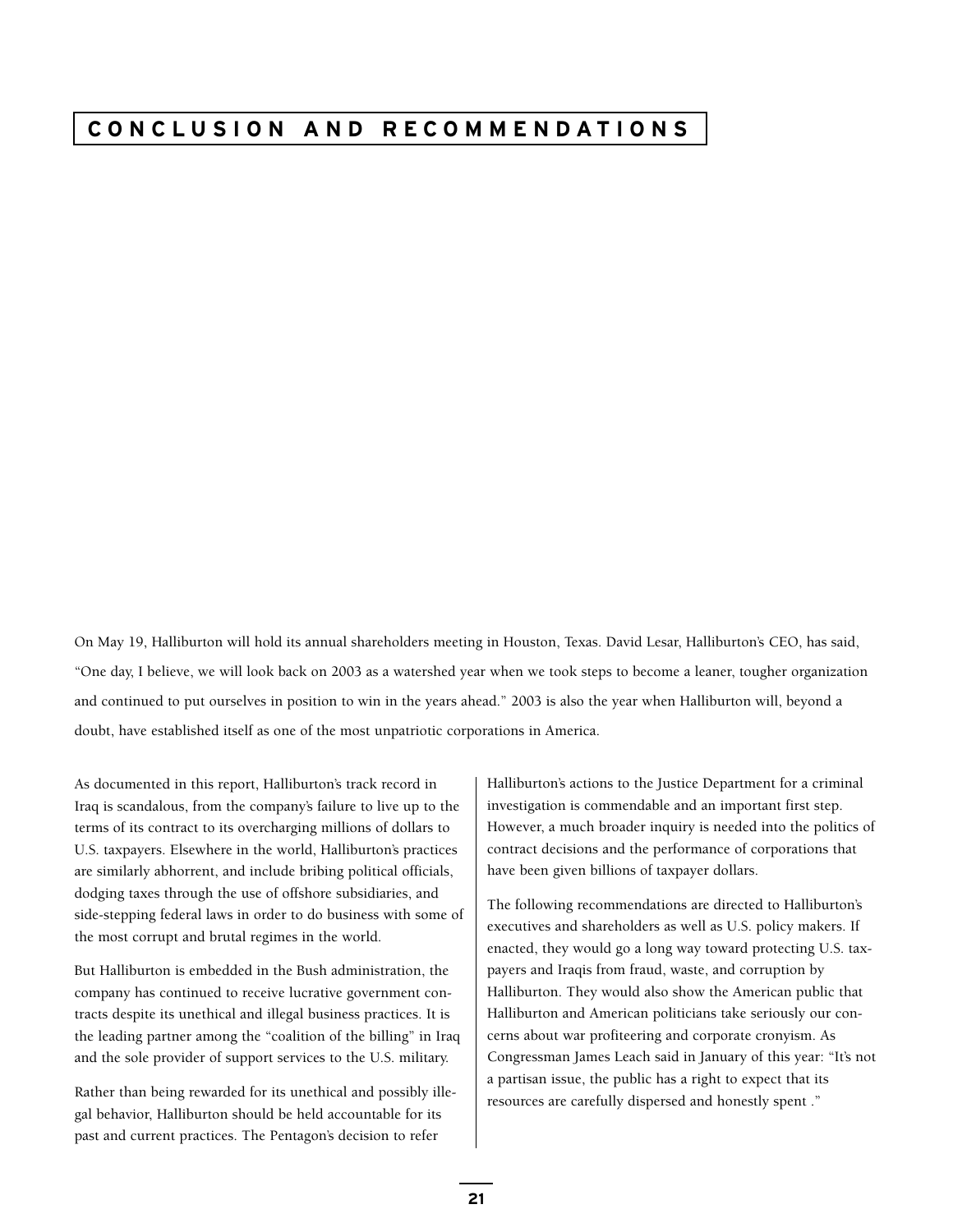#### **RECOMMENDATIONS FOR HALLIBURTON**

- **Bring your employees home from Iraq.** Halliburton's presence in Iraq is angering qualified Iraqis who are being denied contracts to do the work themselves and endangering Halliburton's own employees. It's also clear, from the confirmed case of bribery to the allegations of overcharging, that Halliburton is unable to properly oversee its work in Iraq to ensure that Iraqis and American taxpayers are not being ripped off. It's time to bring the company home from Iraq.
- **End the veil of secrecy–release the Iraq contract details to the public.** Americans deserve to know how our tax dollars are being spent. And certainly we want our legislators, who are charged with oversight of public contracts, to have access to the Iraq reconstruction contracts. Halliburton should immediately make public the details of its contracts in Iraq and the bidding process by which they were awarded.
- **Stop doing business with dictators.** By doing business with dictators and corrupt regimes around the world, Halliburton not only supports and provides credibility to those regimes, it profits from the suffering of people in those countries. Being a patriotic company means supporting human rights. Halliburton should end its business dealings with Iran, Libya, Kazakhstan, and other countries that violate the human rights of their citizens.
- **Be a good corporate citizen–pay your taxes.** Doing business in the United States means paying taxes to support the infrastructure that makes it possible for U.S. businesses to operate. Halliburton must stop using overseas subsidiaries to dodge its U.S. tax obligations.
- **Cut financial ties to Vice President Dick Cheney.** It is an unbelievable conflict of interest for Halliburton, the number one beneficiary of Iraq "reconstruction" contracts, to be paying more than \$150,000 annually to a vice president who pushed for and promotes the very war from which Halliburton is profiting. At the very least, Halliburton shareholders should demand a halt in payment of Cheney's deferred compensation until all federal investigations concerning accounting fraud and bribery that happened during his tenure as CEO are resolved.
- **Respect your workers.** Pay your workers a fair wage, provide decent working conditions especially in war situations, and allow your workers to form unions as well as to access courts and dispute resolution mechanisms in the United States.

#### **RECOMMENDATIONS FOR U.S. POLICY MAKERS**

- **Cancel Halliburton's Iraq contracts.** Enact a contract suspension and debarment standard that disqualifies any company from being eligible for contracts if it has committed three major violations of law within the last five years, or which is currently under criminal investigation for activities similar to those involved in the prospective contract. Enough evidence has been accumulated to merit the cancellation of Halliburton's Iraq contracts, including reports about Halliburton's shoddy work in Iraq, its possible overcharges to the government of some \$85 million, ongoing investigations of accounting fraud and bribery in Nigeria, and confirmed kickbacks worth more than \$6 million. Halliburton is also being investigated by the Justice Department for possible criminal wrongdoing related to its Iraq contracts. It's time for the U.S. government take action to protect both Iraqis and U.S. citizens from Halliburton's unethical practices.
- **Investigate and penalize war profiteering.** Congress should immediately pass the War Profiteering Prevention Act (H.R. 3673/S. 1813), which would prohibit profiteering and fraud relating to military action, relief, and reconstruction efforts in Iraq. Congress should also enact legislation introduced by Representative James A. Leach (R-Iowa), which would establish a select oversight committee to investigate the awarding and carrying out of government contracts in Iraq and Afghanistan, similar to the Truman Committee of World War II.
- **Ensure transparency and accountability in government contracting.** U.S. government agencies should prevent the type of cronyism that has allowed companies like Halliburton to cash in their political connections for lucrative contracts. The bidding process for U.S. government contracts in Iraq and elsewhere should be open and transparent. Companies like Halliburton that have repeatedly violated federal laws should be banned from receiving government contracts.
- **Let Iraqis rebuild their own country and make their own decisions about the future of their economy.**

Qualified Iraqi businesses are hungry to take over the work that Halliburton has been doing unsatisfactorily, and at a fraction of the cost. The Iraqi people deserve to be the first bidders on contracts to rebuild their country rather than being prohibited from bidding as is currently the case. Iraqis should also be making the decisions about who is awarded rebuilding contracts, not to mention all other decisions regarding future control of the Iraqi economy.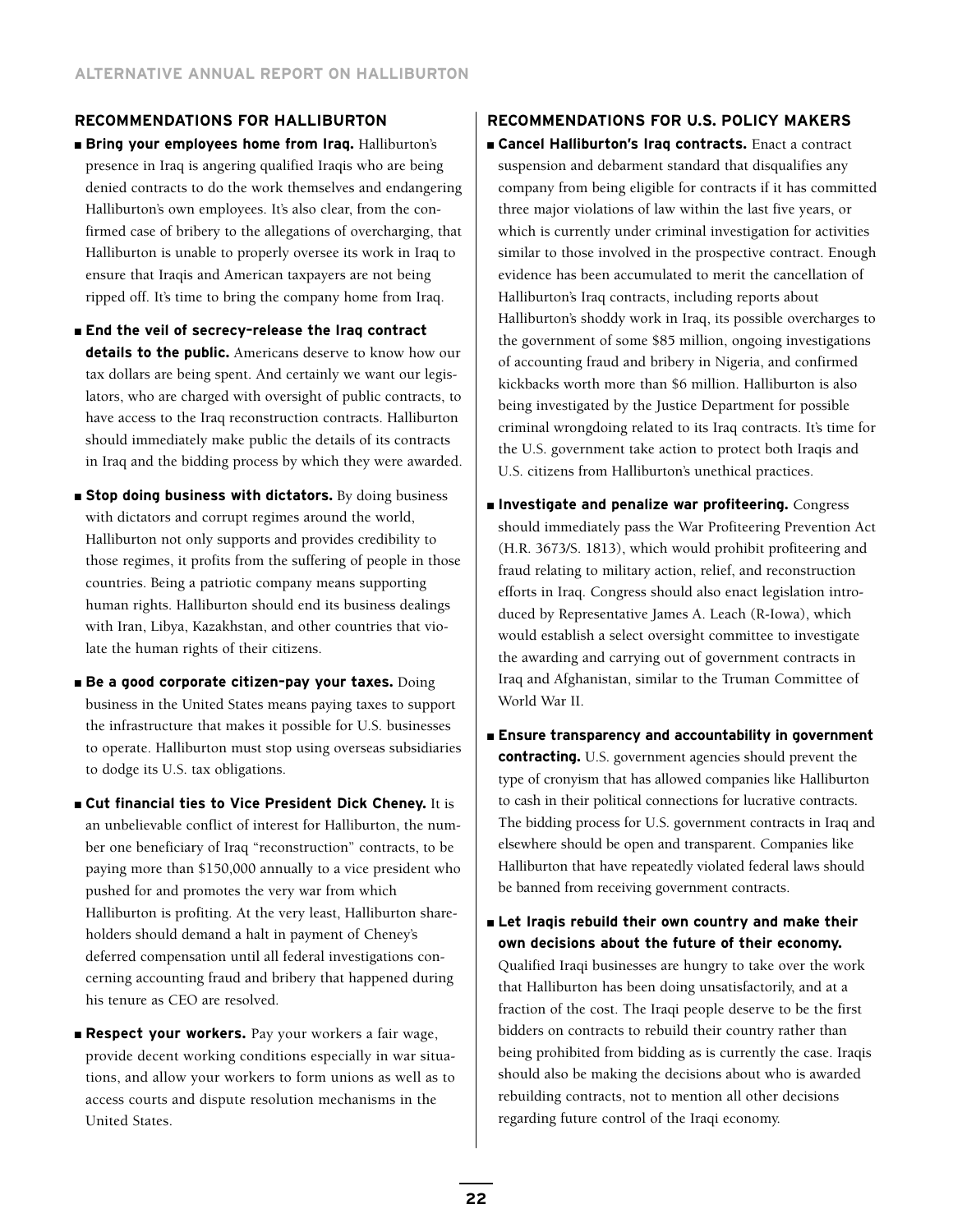- **Overturn Executive Order 13303.** In May 2003, President Bush quietly passed Executive Order 13303, entitled 'Protecting the Development Fund and Certain Other Property in Which Iraq Has an Interest.' According to whistleblowers who have seen this order, it allows "U.S. oil companies in Iraq blanket immunity from lawsuits and criminal prosecution" and "appears to provide immunity against contractual disputes, discrimination suits, violations of labor practices, international treaties, environmental disasters, and human rights violations. Even more, it doesn't limit immunity to the production of oil, but also protects individuals, companies, and corporations involved in selling and marketing the oil as well."79 Therefore, Halliburton, which was in charge of Iraqi oil distribution and thus has assets that can be traced back to Iraqi oil, becomes immune from any kind of prosecution, even if it engages in criminal behavior in the United States.<sup>80</sup>
- **End corporate welfare.** The World Bank, U.S. Export-Import Bank, the Overseas Private Investment Corporation, and other international lending institutions should stop subsidizing Halliburton's fossil fuel development projects, which have perpetuated climate change, wars, corruption, and a widening gap between rich and poor.
- **Take the money out of politics.** Attempts by companies like Halliburton to manipulate the political process with millions of dollars in campaign contributions will only be thwarted when the corrupting influence of money is taken out of our political system. Federal funding of political campaigns would ensure that Halliburton's claim that they get their contracts because of "what they know, not who they know" rings true.

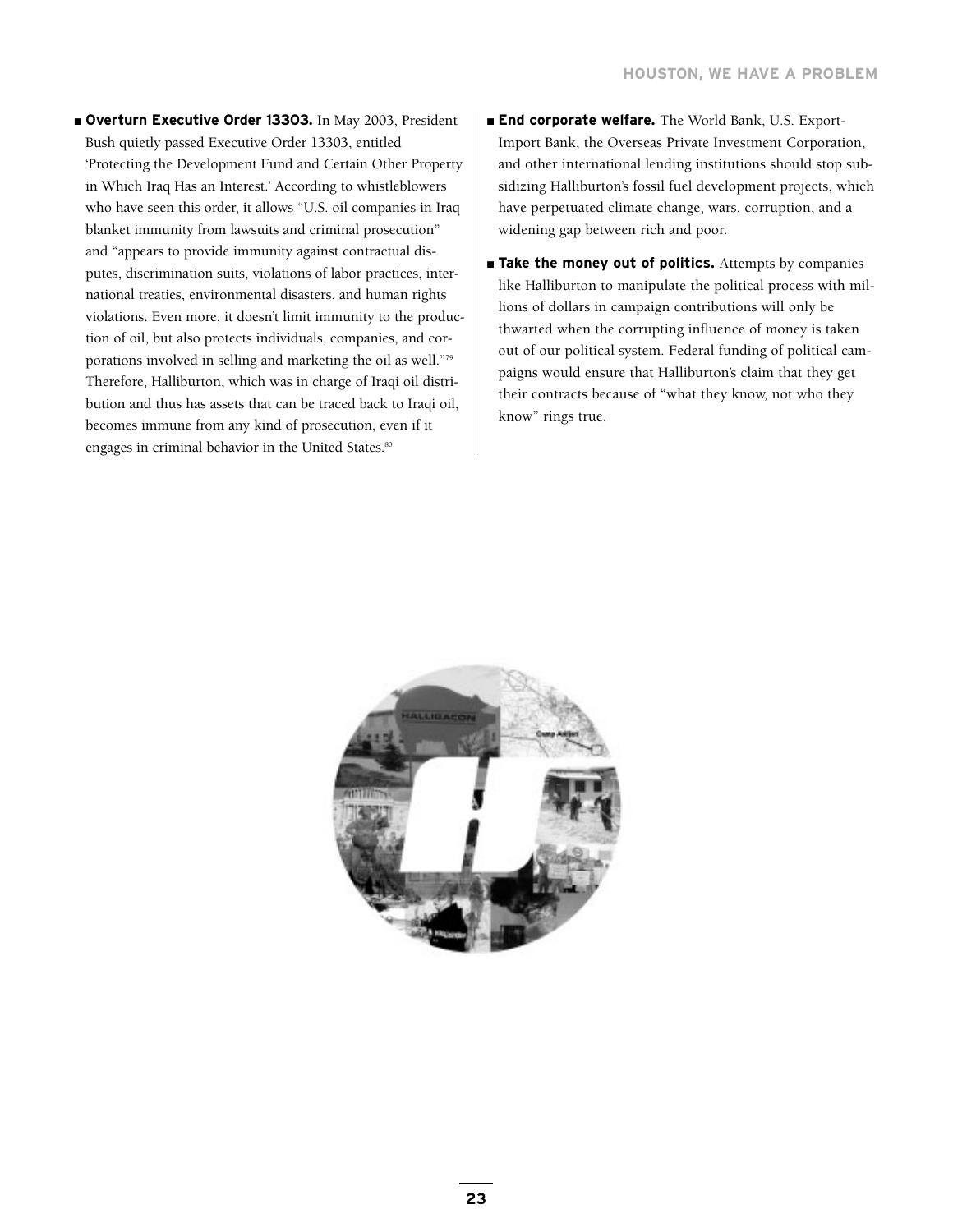# **ENDNOTES**

- <sup>1</sup> Is What's Good for Boeing and Halliburton Good for America? Bill Hartung and Frida Berrigan, *World Policy Institute*, February 2004
- <sup>2</sup> Contract Sport, Jane Mayer, *New Yorker,* February 10, 2004
- <sup>3</sup> Cheney's Multi-Million Dollar Revolving Door, Robert Bryce, *Mother Jones,* August 2, 2000.
- <sup>4</sup> LOGCAP website: http://www.amc.army.mil/LOGCAP/
- <sup>5</sup> Somalis Protest Dismissals by a U.S. Company, *Reuters,* November 5, 1994
- Richard B Cheney Resume, http://www.whitehouse.gov/vicepresident/, Loyal and Experienced. Cheney a Washington insider with a long political resume *CNN*, no date. http://www.cnn.com/SPECIALS/2000/democracy/bush/stories/cheney/, U.S. Embassies Assisted Cheney Firm, Katherine Pfleger, *Associated Press,* Thursday, Oct. 26, 2000;
- <sup>7</sup> Cheney Led Halliburton To Feast at Federal Trough*,* Knut Royce and Nathaniel Heller, *Center for Public Integrity,* August 2, 2001. http://www.publici.org/dtaweb/report.asp?ReportID=172&L1=10&L2=70&L 3=15&L4=0&L5=0&Task=Print.
- <sup>8</sup> Army Should Do More to Control Contract Cost in the Balkans, *United States General Accounting Office* NSIAD-00-225, September 2000
- <sup>9</sup> Army of Contractors , George Cahlink, *Government Executive magazine,* February 1, 2002
- <sup>10</sup> GAO, op.cit.
- <sup>11</sup> Project 2000, Where Do We Go From Here? & Prosperity Project materials *Business Industry Political Action Committee*, http://www.bipac.org/home.asp
- <sup>12</sup> Former Four-Star Navy Flag Officer Admiral "Joe" Lopez Joins Halliburton Business Unit, *Halliburton Company Press Release*, July 20, 1999
- <sup>13</sup> List of members of The Commission on Post-Conflict Reconstruction, a joint project of the Center for Strategic and International Studies (CSIS) and the Association of the United States Army (AUSA). See http://www.csis.org/isp/pcr/csisausamem.pdf.
- <sup>14</sup> Army Contracts, *Department of Defense,* December 14, 2001,
- http://www.defenselink.mil/news/Dec2001/c12142001\_ct6 35-01.html
- <sup>15</sup> Phone interview with Mike Noll, chief for plans and operations for the LOGCAP contract at the U.S. Army Operations Support Command in Alexandria, Virginia, May 2002
- 16 Food for Thought: What It Takes to Feed an Army, Greg Heath, *Defend America website,* August 11, 2003. http://www.defendamerica.mil/articles/aug2003/a081103k. html
- <sup>17</sup> Made for Al-Qaeda, Rick Rocamora, Newsbreak (Philippines), 5 August 2002
- <sup>18</sup> Tent cities spring up across Kuwait, Bob Whistine, *Army News Service,* Feb. 25, 2003.
- <sup>19</sup> U.S. pilots prowl skies over northern Iraq, Ayla Jean Yackley, *Reuters,* January 25, 2002. Also based on Pratap Chatterjee's visit to Adana.
- <sup>20</sup> Obstacles are many on Iraq's oil fields, David Ivanovich , *The Houston Chronicle,* April 29, 2003
- <sup>21</sup> High Payments to Halliburton for Fuel in Iraq, Don Van Natta Jr. *New York Times,* December 10, 2003
- <sup>22</sup> U.S. Officials May Have Steered Halliburton to Kuwaiti Supplier, Chip Cummins, *Wall Street Journal,* December 15, 2003
- <sup>23</sup> Halliburton Tells Pentagon Workers Took Kickbacks To Award Projects In Iraq, Neil King Jr., *Wall Street Journal,* January 23, 2004
- <sup>24</sup> Contract Flaws in Iraq Cited, T. Christian Miller, *Los Angeles Times,* March 11, 2004
- <sup>25</sup> Pentagon Weighs Criminal Charges Of Halliburton Arm, Russell Gold and Christopher Cooper, *Wall Street Journal,* January 23, 2004
- <sup>26</sup> U.S. General Criticizes Halliburton, Greg Jaffe and Neil

King Jr., *Wall Street Journal,* March 15, 2004

- <sup>27</sup> Mayer, op. cit.
- <sup>28</sup> *NBC news,* December 12. 2003. Contractor served troops dirty food in dirty kitchens, *Agence France Press,* December 14, 2003
- <sup>29</sup> Ibid.
- <sup>30</sup> Halliburton Hits Snafu on Billing in Kuwait, Neil King,
- *Wall Street Journal,* February 2,2003 <sup>31</sup> Email to Pratap Chatterjee from Norcross, February 9,
- 2004
- <sup>32</sup> Phone interview with Sasha Lilley of Corpwatch, January 2003.
- <sup>33</sup> Pratap Chatterjee interview with workers, December 2003
- <sup>34</sup> The Temps of War: Blue-Collar Workers Ship Out For Iraq, Russell Gold, *Wall Street Journal*, February 25, 2003
- <sup>35</sup> Pratap Chatterjee interview with Jum'a, December 13, 2003
- <sup>36</sup> Labor suits pending against post-Iraq war contractors, *Philippine Business,* May 5, 2003
- <sup>37</sup> Testimony of Henry Bunting, Senate Democratic Policy Committee Hearing, Oversight Hearing on Iraq Reconstruction Contracts, February 13, 2004
- <sup>38</sup> Halliburton questioning focuses on towels' cost, David Ivanovich , *The Houston Chronicle,* February 14, 2004.
- <sup>39</sup> Telephone conversation with Pratap Chatterjee, October 2003
- <sup>40</sup> ABC Nightline, April 25, 2002 (file footage).
- This darned democracy is in the wrong place, David Lazarus, *San Francisco Chronicle,* December 15, 2002.
- <sup>41</sup> Halliburton Execs Want More Work in Iraq, Oil Daily, May 8, 2003.
- <sup>42</sup> Cheney and Halliburton: Go Where the Oil Is, Kenny Bruno and Jim Vallette, *Multinational Monitor,* May 2001. http://multinationalmonitor.org/mm2001/01may/may01co rp10.html
- and Earthrights: "Halliburton's Destructive Engagement" http://www.earthrights.org/pubs/halliburton.shtml
- <sup>43</sup> State of the Union Address, January 29, 2002.
- <sup>44</sup> Halliburton 10-K, 2002.
- <sup>45</sup> "The Cheney Factor," Houston Chronicle, February 22, 2004.
- <sup>46</sup> French sleaze inquiry targets US oil subsidiary, Jon Henley, *The Guardian (London),* October 11, 2003.
- <sup>47</sup> UK lawer named in bribery inquiry, David Pallister and Jon Henley, *The Guardian (London),* Febuary 6, 2004.
- <sup>48</sup> Will the French Indict Cheney?, Doug Ireland, *The Nation,* December 29, 2003.
- <sup>49</sup> Firm's Iraq Deals Greater Than Cheney Has Said; Affiliates Had \$73 Million in Contracts, Colum Lynch, *Washington Post,* June 23, 2001.
- <sup>50</sup> Mayer, op. cit.
- <sup>51</sup> Cheney's Oil Company in Shady Business Deals with Iraq, Martin A. Lee, *San Francisco Bay Guardian,* November 13, 2000.
- <sup>52</sup> Executive Orders 12613, 12957, 12959, and 10359.
- <sup>53</sup> Oil firms hope US lifts sanctions against Iran, Libya, Maureen Lorenzetti, *Oil and Gas Journal,* June 9, 2003.
- $^{34}$  "Halliburton Business in Iran Global Overview," (memo to NYC comptroller), October 21, 2003. http://www.comptroller.nyc.gov/press/pdfs/halliburtonpr03-12-102/Oct21-03\_Halliburton-report.pdf
- <sup>55</sup> Doing Business With the Enemy, *CBS 60 Minutes,* January 25, 2004. http://www.cbsnews.com/stories/2004/01/22/60minutes/main595214.shtml
- <sup>56</sup> ConocoPhillips: Ties to Iran, Syria Will Be Cut on Urging From Pension Funds, *Wall Street Journal,* February 11, 2004.
- <sup>57</sup> Treasury reconsiders legality of Halliburton's work in Iran, Robert Cohen, *NJ.com,* February 11, 2004.
- <sup>58</sup> SEC to Scrutinize Companies Doing Business in Rogue Nations, *AccoutningWEB.com,* March 8, 2004.
- <sup>59</sup> U.S. Oil's White House Pipelines, Peter Stone, *National Journal,* April 7, 2001.
- <sup>60</sup> Rep. Henry Waxman, letter to Donald Rumsfeld, Secretary of Defense, April 30, 2003.
- http://www.house.gov/reform/min/pdfs/pdf\_inves/pdf\_adm

in\_halliburton\_contract\_april\_30\_let.pdf

- <sup>61</sup> Rep. Henry Waxman, letter to Donald Rumsfeld, Secretary of Defense, April 30, 2003. http://www.house.gov/reform/min/pdfs/pdf\_inves/pdf\_adm
- in\_halliburton\_contract\_april\_30\_let.pdf
- <sup>62</sup> Cheney Profited Richly from His time in Office, *Baltimore Sun,* August 16, 2000.
- <sup>63</sup> Feds Scrutinize Halliburton Exports, *Dallas Business Journal,* April 24, 1992.
- <sup>64</sup> Halliburton 10-K for 2003. Filed on March 15, 2004.
- <sup>65</sup> Sanctions keep U.S. Business out of Libya, Niko Price, *Edmonton Journal,* March 1, 2004.
- <sup>66</sup> Contracting Draws US Warning for RWE, *Financial Times,* August 5, 2003.
- <sup>67</sup> America's African Safari for Oil, *Asia Africa Intelligence Wire,* March 19, 2004.
- <sup>68</sup> Bruno, op. cit.
- <sup>69</sup> Time for Transparency, *Global Witness,* March 2004, available at:
- http://www.globalwitness.org/reports/show.php/en.00049. html
- <sup>70</sup> Bangladesh begins offshore gas production in 1998, *Offshore*, April 1997
- $71$  Ibid.
- <sup>72</sup> U.S. envoy favours gas export, *The Independent* (Bangladesh), August 18, 2003
- <sup>73</sup> Gas export now may lead to import later, says Stiglitz, *Weekly Holiday* (Bangladesh), August 22, 2003
- <sup>74</sup> Ex-Im Supports Tyumen Oil: Playing Russian Roulette with US Taxpayer Money, *Sustainable Energy and Economy Network* case study, available at:
- http://www.seen.org/pages/ifis/exim/tyuman.shtml <sup>75</sup> The Cheney loyalty test: why did Alan Larson, a Clinton
- undersecretary, keep his job under Bush?, Aram Roston, *Mother Jones,* March-April, 2003
- <sup>76</sup> Halliburton's Destructive Engagement: How Dick Cheney and USA-Engage Subvert Democracy at Home and Abroad, Kenny Bruno & Jim Vallette, *EarthRights International,* October 2000.
- $^{\mathrm{77}}$  American businessman charged with \$78 million in unlawful payments to Kazakh officials in 6 oil transactions; former Mobil Corp. executive indicted for tax evasion in kickback scheme, *U.S. Attorney, Southern District of New York,* press release, April 2, 2003, available at:

http://www.usdoj.gov/usao/nys/Press%20Releases/April03/ GIFFENWILLIAMS.pdf

- <sup>78</sup> Bruno. op. cit.
- <sup>79</sup> San Francisco Chronicle. 'As ordered, it's about oil.' By Ruth Rosen. August 8, 2003.
- 80 For more information and for action, go to: http://www.earthrights.org/news/eo13303.shtml . EarthRights International is joining SEEN and the Government Accountability Project in investigating the legitimacy of this Order.
- <sup>81</sup> Out of D.C. Cheney Still Carried Clout, Stephen J Hedges and Ray Gibson, Chicago Tribune, August 10, 2000.
- 82 The Global Energy Tug of War: Winners and Losers of World Bank Fossil Fuel Finance, Sustainable Energy & Economy Network/Institute for Policy Studies, Jim Vallette and Steve Kretzmann, April 2004. Available at: http://www.seen.org/PDFs/Tug\_of\_war.pdf
- <sup>83</sup> The U.S. government is the leading shareholder of regional development banks, including the Asian Development Bank, African Development Bank, Inter-American Development Bank, and the European Bank for Reconstruction and Development.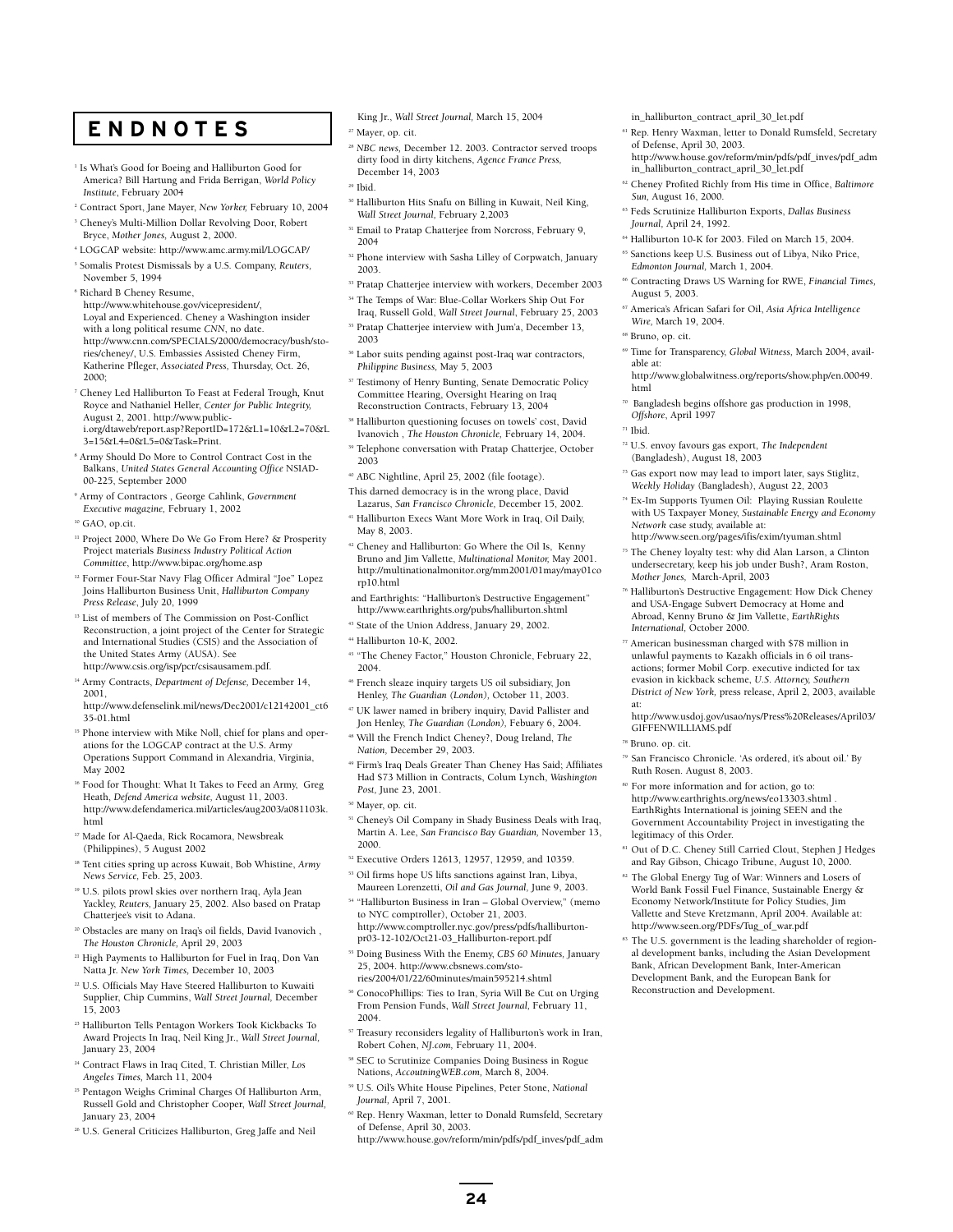# **ADDITIONAL RESOURCES**

#### **BOOKS**

*The Halliburton Agenda: The Politics of Oil and Money by Dan Briody (John Wiley and Sons, Inc., 2004)*

*Legend of Halliburton by Jeffrey L. Rodengen (Write Stuff Syndicate, 1997)* **WEBSITES**

http://www.halliburtonwatch.org

http://www.warprofiteers.com

This document can be viewed, downloaded or printed at any of the websites listed above.

#### A Corpwatch report (www.corpwatch.org) with Global Exchange (www.globalexchange.org)

In collaboration with Center for Corporate Policy (www.corporatepolicy.org), Common Cause (www.commoncause.org), Institute for Policy Studies, Institute for Southern Studies (www.southernstudies.org), and Taxpayers for Common Sense (www.taxpayer.net). Contributing authors are Andrea Buffa, Pratap Chatterjee, Charlie Cray, Rania Masri, Tara Schubert, Mike Surrusco, and Jim Vallette. Edited by Pratap Chatterjee and Eva Dienel.

Design by Design Action Collective, printing by Inkworks Press.